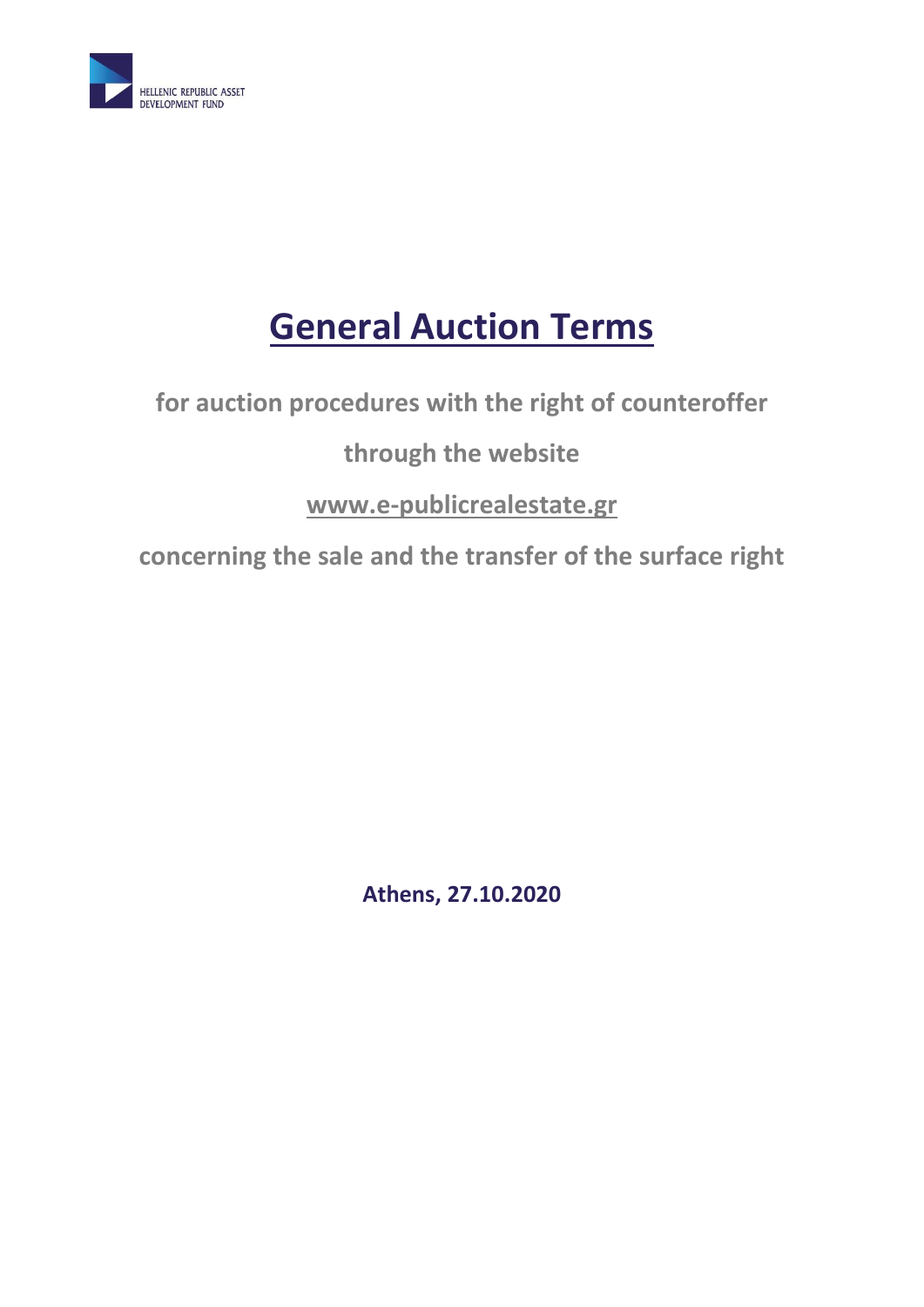

# **CONTENTS**

| $\mathbf{1}$   |                                                           |  |
|----------------|-----------------------------------------------------------|--|
| 2              |                                                           |  |
| 3              |                                                           |  |
| 4              |                                                           |  |
| 5              | Bidding Procedure and Selection of the Highest Bidder  13 |  |
| 6              |                                                           |  |
| $\overline{7}$ |                                                           |  |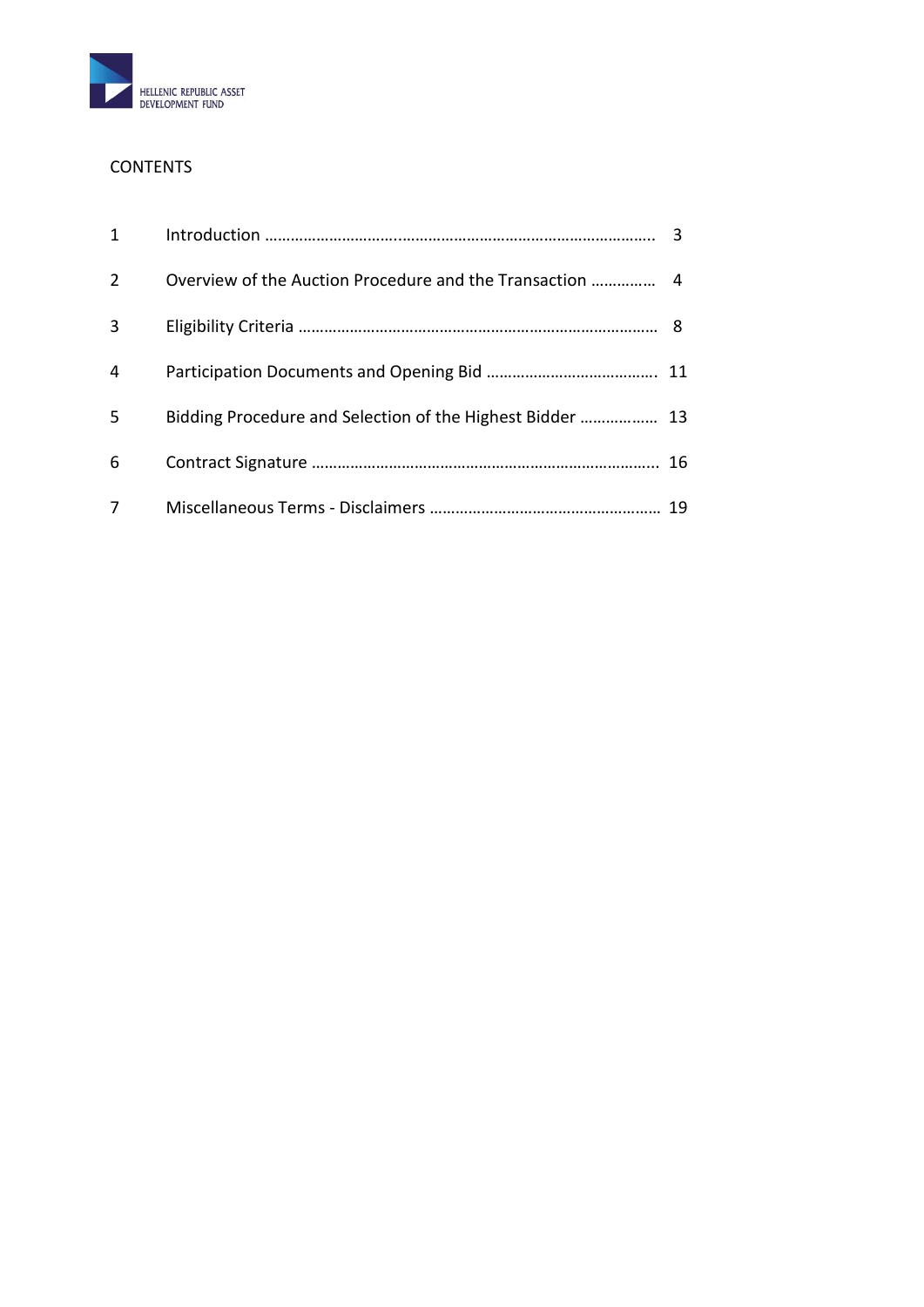

## **1 Introduction**

- 1.1 The "Hellenic Republic Asset Development Fund Société Anonyme" (the "**Fund**") is a Société Anonyme duly established and operating under the laws of the Hellenic Republic and in particular Law 3986/2011 as in force from time to time (the "**Fund Law**"), whose entire share capital is owned and controlled by the "Hellenic Company of Assets and Participations SA".
- 1.2 The Fund is established with aim of developing and exploiting the assets of the Hellenic Republic as well as assets belonging to legal entities of public law or to public companies, the share capital of which is fully owned, directly or indirectly, by the Hellenic Republic or by legal entities of public law.
- 1.3 Pursuant to article 2 par.5 of the Fund Law, all the assets to be developed and exploited by the Fund are to be transferred to the Fund by virtue of a relevant decision of the Inter-ministerial Committee for Asset Restructuring and Privatizations (the "**ICARP**").It is noted that the Fund Law provides special terms for the transfer of the assets to the Fund free of any encumbrance by a third party and for the termination of existing leases over the assets.
- 1.4 The assets mentioned in par.2.1 (the "**Assets**") have already been transferred to the Fund, in accordance with art.2, par.4 and 5, of the Fund Law, as currently in force, before the signature of the Contract (as defined below).
- 1.5 The Fund has decided to proceed with the conduct of electronic auctions exclusively through the website [www.e-publicrealestate.gr](http://www.e-publicrealestate.gr/) (the "**Auction Process**"), as described in this document (the "**General Auction Terms**"), for the provision of information to interested parties (the "**Interested Parties**"), the description of the terms for the participation in the selection process of any Interested Party who wishes to participate and fulfils the required criteria (the "**Participants**"), and the selection of the Participant (the "**Highest Bidder**") who will purchase or acquire the surface right, depending on the case of the Asset.
- 1.6 Following the conclusion of the Auction Process, the Fund shall transfer to the Highest Bidders and the Bidders shall obtain the right of ownership or surface, as the case may be, of the corresponding Assets (the "**Transaction**") by virtue of a contract for the sale or the establishment of the surface right, respectively, to that end (the "**Contract**") in presence of the notary public chosen by the Fund.
- 1.7 The basic purpose that the Fund wishes to fulfil through the Transaction is the maximisation of the financial gain by the transaction of the right in rem (sale or surface right) of each Asset.The Fund intends and commits to maintaining a high level of transparency throughout the Auction Process and the Transaction.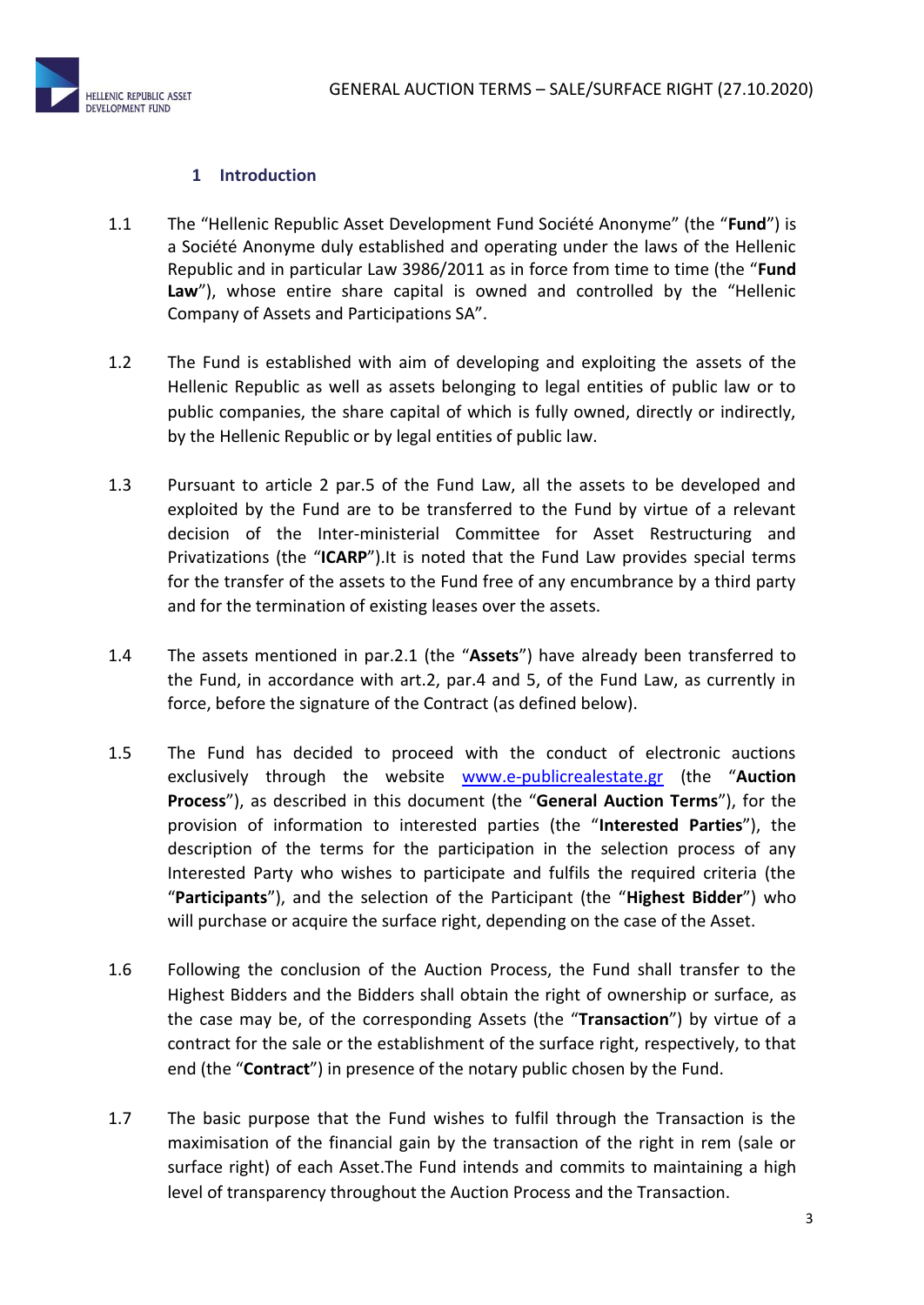1.8 The Public Properties Company SA ("**PPCo SA**") acts as the Fund's legal, technical and utilisation advisor on the Auction Process and the Transaction and the KLC Law Firm as the Legal Advisor for the Phase A (defined below) of the Auction Process.

# **2 Overview of the Auction Process and the Transaction**

- 2.1 The Assets to which these General Auction Terms refer to shall be determined from time to time through invitations to tender issued by the Fund. For each Asset, the Fund will publish specific terms regarding the Auction Process and the relevant transaction ("**Special Auction Terms**") on its official website [www.hradf.gr](http://www.hradf.gr/) and the website [www.e](http://www.e-publicrealestate.gr/)[publicrealestate.gr.](http://www.e-publicrealestate.gr/)
- 2.2 The timeline of the Auction Process of each Asset is determined in the Special Auction Terms of said Asset.
- 2.3 The Financial Consideration (defined below) for each Asset may be paid in full or in instalments, as determined in each Asset's Special Auction Terms.In the case of payment in instalments, the transfer of the ownership of the Asset will be subject to conditions precedent and/or annulling clauses and/or the provision of a letter of guarantee on the part of the Highest Bidder and/or other conditions, as specified in the Asset's Special Auction Terms.
- 2.4 Overview of the Auction Process

**An Interested Party may participate in the Auction Process only after having registered with the website [www.e-publicrealestate.gr](http://www.e-publicrealestate.gr/) and received the corresponding access code. The submission of a Bid without prior registration is not allowed.**

It should be stressed that the Auction Process will be carried out in two phases explained in detail in paragraph 5 and that all submitted information and bids ill be kept confidential:

- (i) In the first phase ("**Phase A**"), Interested Parties will submit the Participation Documents specified in paragraph 4 (including the Participation Guarantee) to be recognised as Participants and at the same time will submit a sealed financial bid in accordance with the provisions of the same paragraph for the Asset they want (the "**Opening Bid**").
- (ii) In the second phase ("**Phase B**") the Participants who qualify will be invited to participate in accordance with the provisions of paragraph 5 on a specific date in a process of successively submitting online financial offers and counteroffers (e-auction) ("**Phase B Bid**") exclusively via the website [www.e-](http://www.e-publicrealestate.gr/)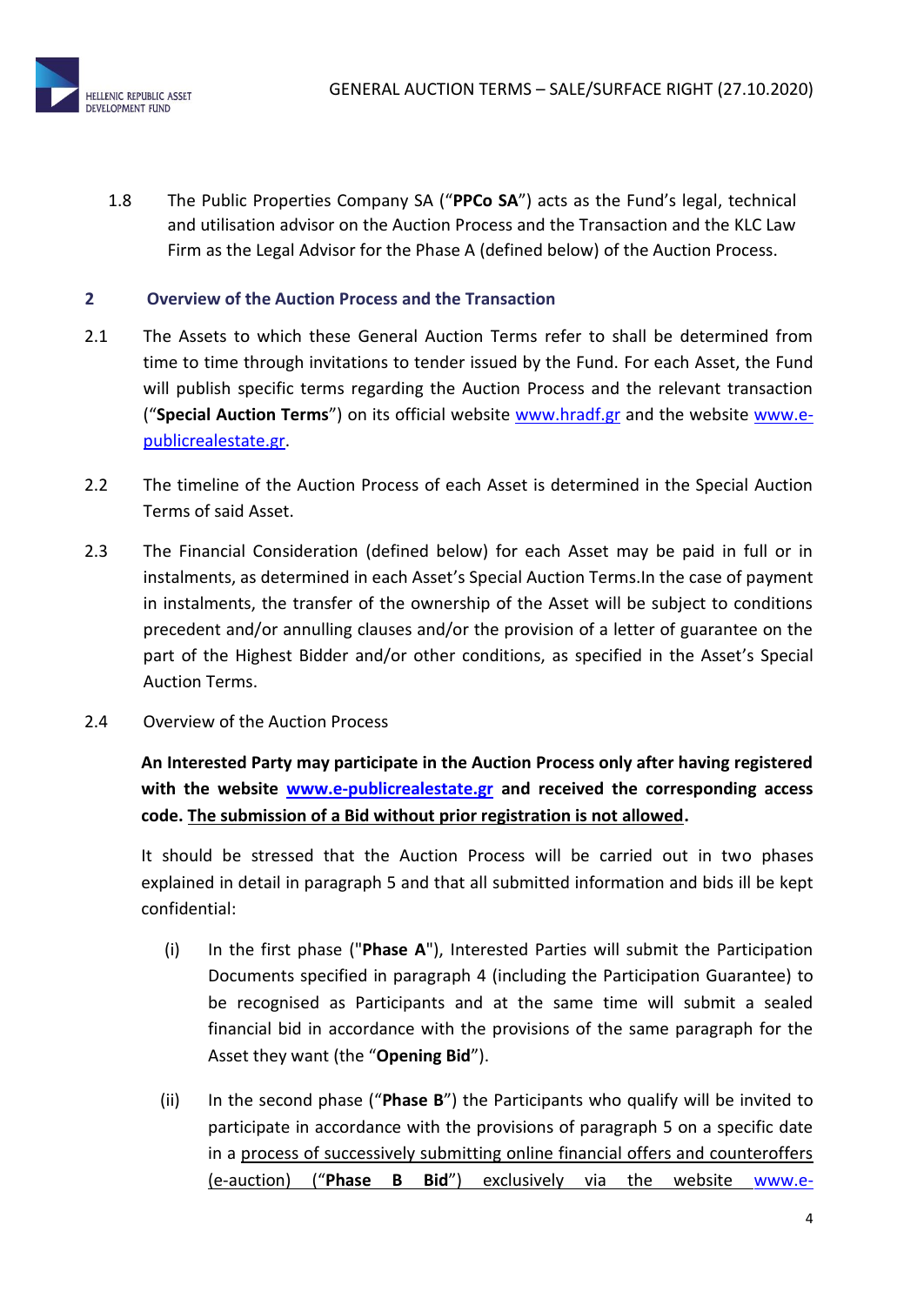

[publicrealestate.gr,](http://www.e-publicrealestate.gr/) and will be able to monitor in real time the maximum Phase B Bid until that point in time and to make a counteroffer, at the Increment described in paragraph 5.1 below, in line with the procedure outlined in detail at [https://www.e-publicrealestate.gr/auction-procedure?lang=en.](https://www.e-publicrealestate.gr/auction-procedure?lang=en)

- (iii) The Highest Bidder for each Asset will be selected based on the exclusive criterion of the highest price offered, as outlined in paragraph 5.
- (iv) After the Highest Bidder is selected by the Board of Directors of the Fund and approval is given by the Court of Audit, for Assets whose price exceeds the sum of € 1.000.000 (in accordance with Article 9(4) of the Fund Law in conjunction with Article 324 par. 4.e Law 4700/2020) the Fund and the corresponding Highest Bidder shall enter into a Contract for the Asset, according to the Special Auction Terms.
- 2.5 Validity and conditions for submission of Bids
	- (i) Each Bid shall be valid for a period of nine (9) months after the deadline for its submission. The Fund may inform the Participants that it is unilaterally extending the validity of Bids submitted for an additional period of three (3) months. Where the validity of the submitted Bids is extended, the Fund may send an ordinary written request to the Eligible Institution which issued the Participation Guarantee or the Transaction Guarantee, before the Guarantee expires, requesting that it extend its validity so that its expiry shall coincide with the expiry of the Bid's validity period. Any further extension will take place following the written agreement of the parties.
	- (ii) A Participant may be declared the Highest Bidder after that Participant's Bid has expired, provided that the Highest Bidder consents to this in writing.
	- (iii) The terms and conditions of participation in e-auctions and the e-Auction Process on the website [www.e-publicrealestate.gr](http://www.e-publicrealestate.gr/) are outlined at [https://www.e-publicrealestate.gr/terms-and-conditions?lang=en](https://www.e-publicrealestate.gr/terms-and-conditions?lang=en%20and%20%20https://www.e-publicrealestate.gr/auction-procedure?lang=en%20) and [https://www.e-publicrealestate.gr/auction-procedure?lang=en .](https://www.e-publicrealestate.gr/terms-and-conditions?lang=en%20and%20%20https://www.e-publicrealestate.gr/auction-procedure?lang=en%20) In case of conflict between them and the present General Auction Terms, the present General Auction Terms prevail.
	- (iv) The participation documents for the Auction Process must be submitted in Greek or English, otherwise they must be accompanied by an official translation into those languages. Where there are discrepancies between the texts and the translations (including the translation of the General and the Special Auction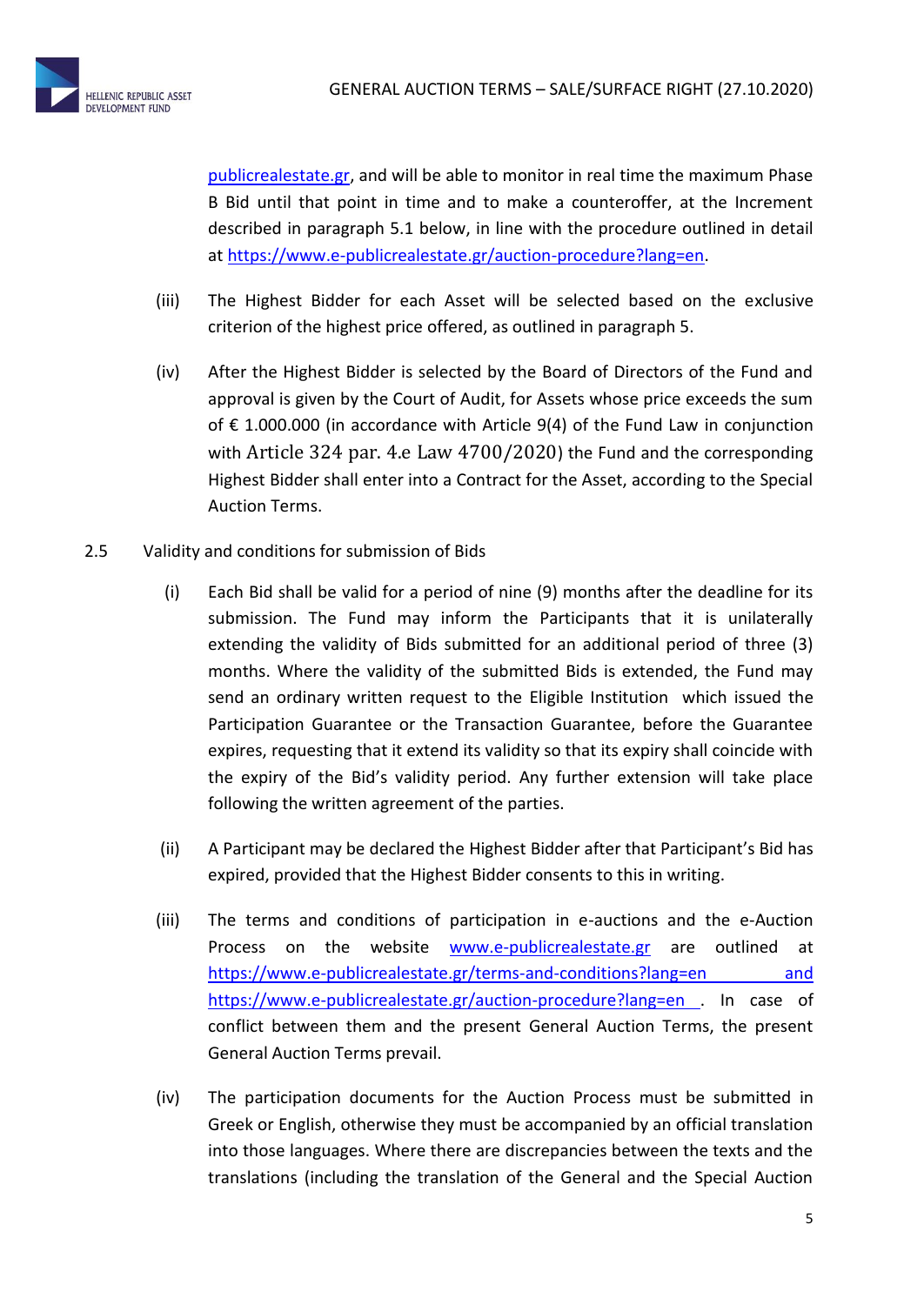

Terms) the text in Greek shall prevail over the text in English, which shall prevail over the text in any other language.

- 2.6 The Participation Guarantee is specified in the Special Auction Terms for each Asset, has a validity term equal to the corresponding Bid (extendable, at the expense and at the initiative of the Participant, in the case of extension of the term of his Bid) and may be provided:
	- (i) by deposit to the account ALPHA BANK ΙΒΑΝ GR45 0140 1010 1010 0232 0021 549 - BIC CRBAGRAA,
	- (ii) by bank letter of guarantee issued by Eligible Institution, worded in accordance with Annex 2,
	- (ii) by (non-personal) bank cashier's cheque issued to the "Hellenic Republic Asset Development Fund Société Anonyme".

Eligible Institution means:

(a) a bank or other financial institution which operates lawfully at any member state of the European Union, is directly supervised by the European Central Bank as significant supervised entity or significant supervised group – as defined in article 2, points (16) and (22) of Regulation No 468/2014 of European Central Bank dated 16 April 2014 (ECB/2014/17), and which is included in the list of significant supervised entities or groups issued by virtue of article 49 par. 1 of the said Regulation;

(b) an insurance undertaking which lawfully provides insurance services for the Class of Non-Life Insurance of Suretyship under point 15 of Annex I of the Directive 2009/138/EC of the European Parliament and of the Council of 25 November 2009 on the taking-up and pursuit of the business of Insurance and Reinsurance (Solvency II);

(c) any bank or other financial institution which operates lawfully in any member state of the European Union (EU) or the European Economic Area (EEA) or the World Trade Organisation (WTO) which has a credit rating for long-term unsecured financing of BBB+ (or higher) from Standard & Poor's Corporation, or Baa1 (or higher) from Moody's Investors Services, Inc., or BBB+ (or higher) from Fitch Ratings;

(d) the Deposit and Loans Fund, a public law entity under the supervision of the Minister of Finance.

The Auction Participation Guarantee is returned to the Participants, upon their request, within five (5) days from the date of submission by the Highest Bidder of the Transaction Guarantee or Advance Guarantee, otherwise upon the end of its term, otherwise upon cancellation of the Auction Process by the Fund. The Auction Participation Guarantee may, at the absolute discretion of the Fund, be cleared against any other debt or obligation of the Bidder, following the latter's request to that effect.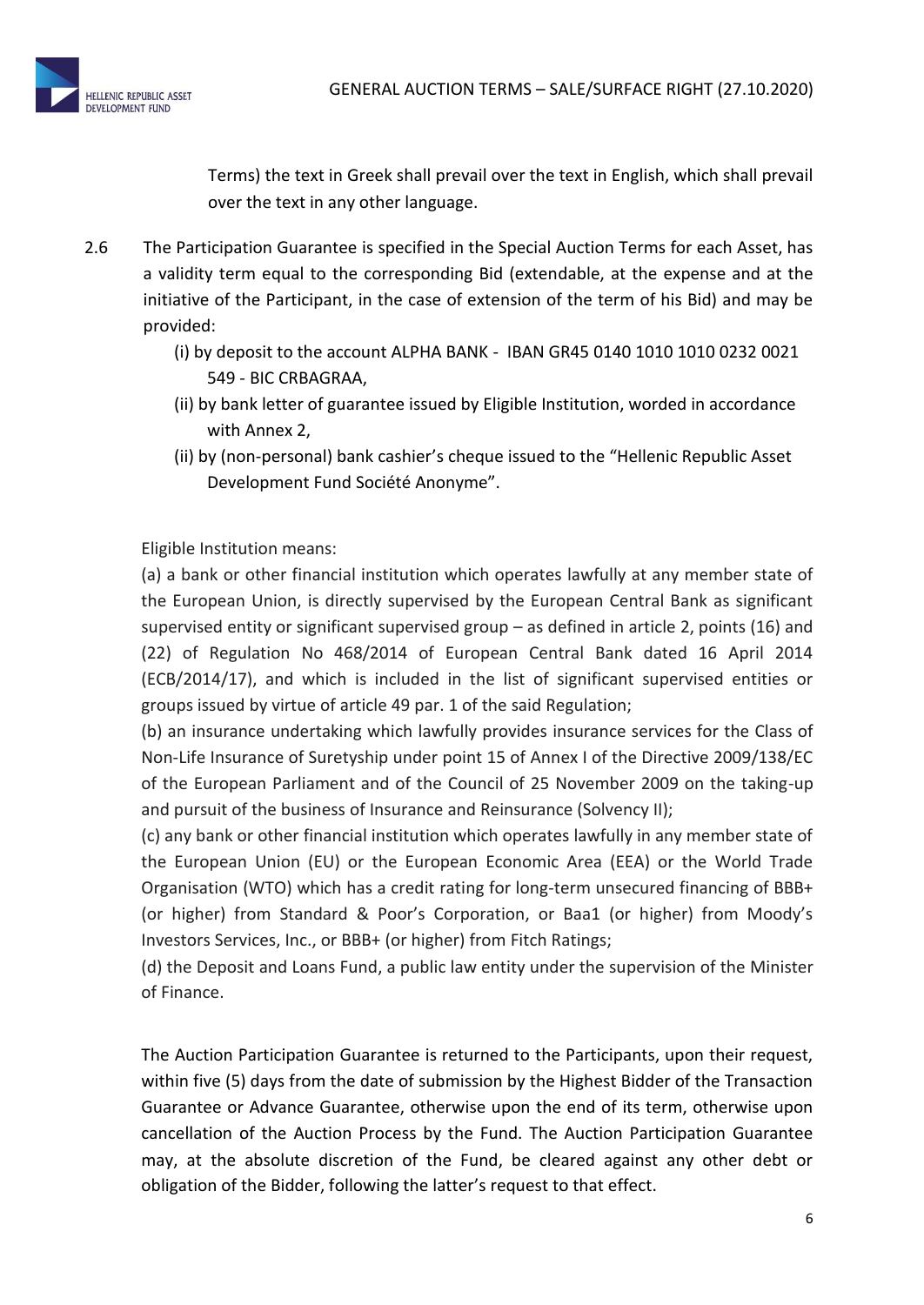

- 2.7 Information on each Asset (the "**Information Pack**") shall be available at the website [www.e-publicrealestate.gr.](http://www.e-publicrealestate.gr/) The Information Pack will include available non-confidential information relative to the condition of each Asset (indicatively: topographical diagrams, legal, technical and urban planning status reports with the related available certificates). Interested Parties may gain access to the Information Pack of the Asset they are interested in by submitting an e-mail request to [admin@e-publicrealestate.gr.](mailto:admin@e-publicrealestate.gr) If the Asset is already leased to third parties, the Interested Parties, after having gained access to the Information Pack, will be allowed to review the lease contracts at the PPCo's offices (7, Voulis Str., Syntagma, Athens, tel.+30 210 333 9710), upon signature of a standard confidentiality agreement.
- 2.8 **Interested Parties are urged to review carefully the General and the Special Auction Terms, the Information Pack and the "Clarifications" and "Frequently Asked Questions" already posted and regularly updated on-line at [www.e](http://www.e-publicrealestate.gr/)[publicrealestate.gr](http://www.e-publicrealestate.gr/)**. Interested Parties may address queries regarding the Assets as well as requests for Asset visits to PPCo S.A. (through email to [info@e-publicrealestate.gr\)](mailto:info@e-publicrealestate.gr). The visits are scheduled after consultation with the Fund or PPCo. The Fund or PPCo reserve the right not to divulge, by way of concealment, information which allow the identification of a natural person and have no direct impact on the evaluation of the Asset. The Fund and PPCo reserve the right to not respond to queries or requests submitted less than two full working days prior to the deadline for the submission of the Auction Participation Documents and the Opening Bid or already sufficiently answered in the General and the Special Auction Terms, the Information Pack and the "Clarifications" and "Frequently Asked Questions" already posted on-line at [www.e](http://www.e-publicrealestate.gr/)[publicrealestate.gr.](http://www.e-publicrealestate.gr/)
- 2.9 **Each Asset is sold "as is, where is". It falls upon the Interested Parties to conduct a full legal and/or technical due diligence of the relevant Asset.** It is noted that the Information Pack may be updated or modified, in which case Interested Parties already registered with the website shall be informed by email and a related notice will be posted at the "Home Page" and the "Tender News" page of the website. **Interested Parties are urged to check the website regularly for possible updates or amendments of the Information Pack of the Asset they are interested in.**
- 2.10 All information concerning each Asset contained in the General and the Special Auction Terms and the Information Pack provided by the Fund to the Interested Parties aim to assist the Interested Parties to compile and submit their Bids.This data is provided for information purposes only and is purely indicative and non-exhaustive.No warranty is provided concerning the accuracy, completeness or adequacy of the Information Pack and the Fund, its advisors and the drafters of the Information Pack shall not be liable for any inaccuracies, omissions or oversights.The Interested Parties are invited to conduct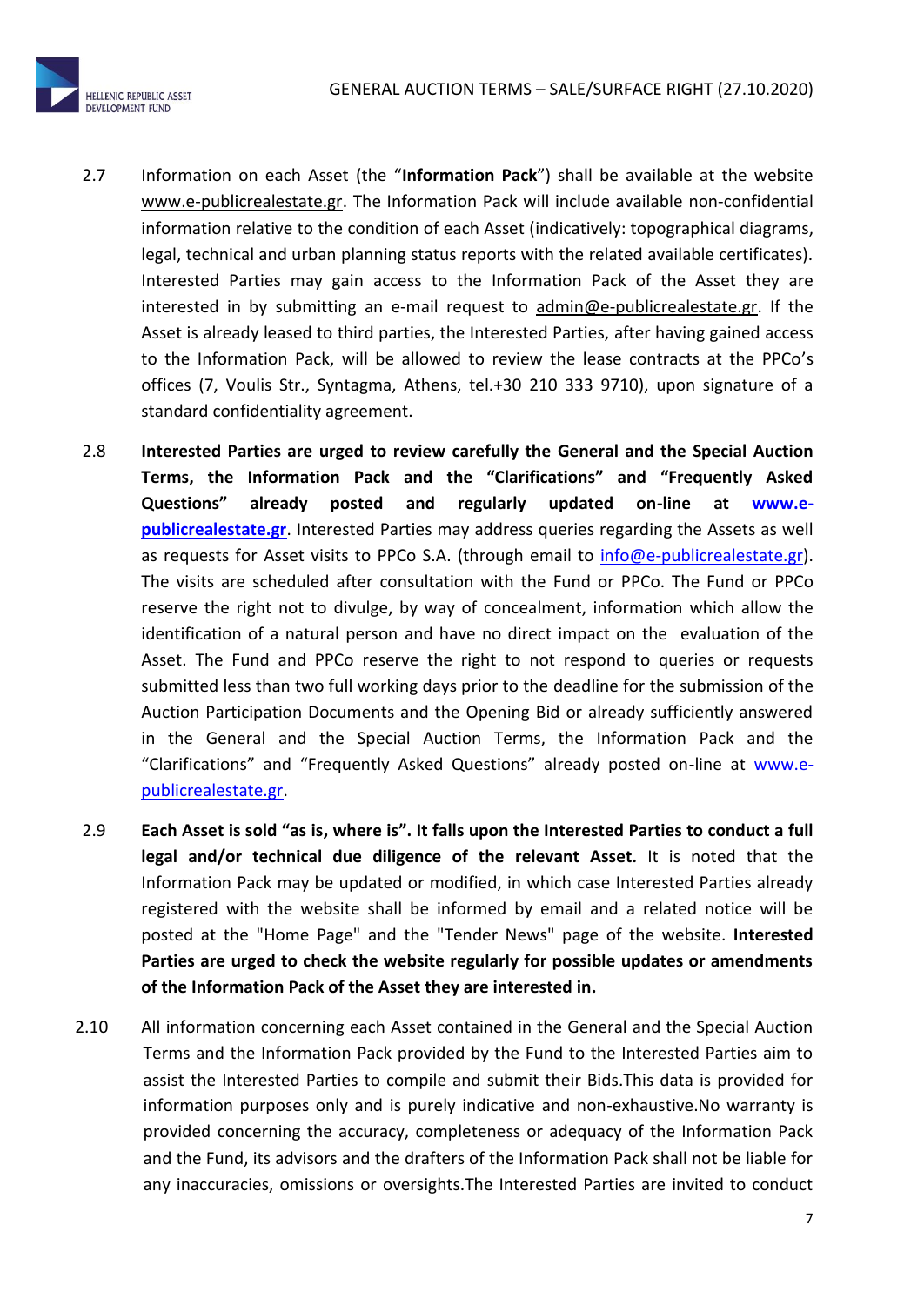

their own investigation and analysis of data concerning the Asset(s), assisted by their own advisors. **It is deemed and stipulated that the Interested Parties have studied and are fully familiar with the Information Pack and the "Clarifications" and "Frequently Asked Questions" already posted and regularly updated on-line, to which they have been allowed access, as per the procedure described above**.

- 2.11 Expenses of the Interested Parties
	- (i) The Interested Parties shall exclusively bear their own expenses, of any nature whatsoever, incurred during the preparation for their participation and their participation itself in the Auction Process.
	- (ii) The Interested Parties participate in the Auction Process upon their own independent volition and at their own risk and such participation does not provide any grounds for any claim against the Fund and/or the Advisor.
- 2.12 All Annexes to these General Auction Terms constitute an integral, material part hereof. They are as follows:
	- (i) Solemn Declaration template (Annex 1A and 1B)
	- (ii) Participation Guarantee template (Annex 2) where the Participation Guarantee is not paid in cash or with a bank cashier's cheque.
	- (iii) Transaction Guarantee template (Annex 3)
	- (iv) Opening Bid template (Annex 4).
	- (v) Personal Data Protection Notice (Annex 5).
- 2.13 Applicable Law and Jurisdiction

The Auction Process is governed by the laws of Greece. Any disputes in connection with the Auction Process shall be referred to the exclusive jurisdiction of the competent courts of Athens, Greece.

# **3 Eligibility Criteria**

- 3.1 Natural persons and legal entities are eligible to participate in the Auction Process and submit a Bid provided that they do not fall under any of the reasons for exclusion mentioned below and that they comply with the rules of the Auction Process ("**Eligibility Criteria**").The meeting of the Eligibility Criteria by a specific Interested Party is certified by means of the documents listed under par.4 below ("**Auction Participation Documents**").Interested Parties who do not satisfy any one of the Eligibility Criteria or make any false or inaccurate statement in this respect, will be disqualified and will not be permitted to take further part in the Auction Process.
- 3.2 Upon penalty of disqualification, natural persons or legal entities and groupings of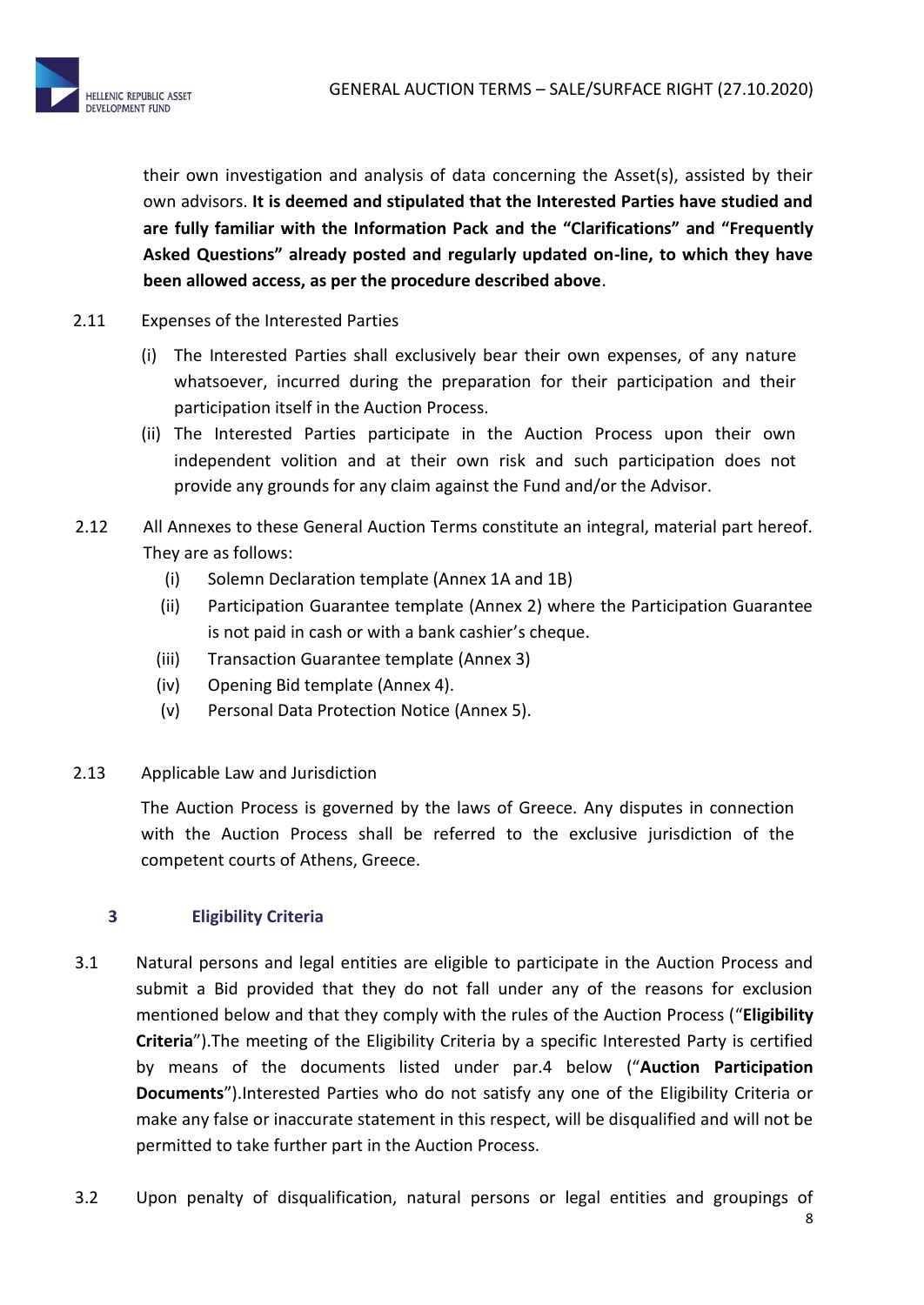

persons or joint ventures are not permitted to participate directly or indirectly with more than one Bid for the same Asset as Participants or as members of a Participant or as a third party providing financing support or in any other capacity (such as associates, shareholders or members of shareholders, or members of the participant, irrespective of their % holding, advisors, etc.). This prohibition shall not apply in the case of a direct or indirect participation which does not exceed 5% of the share capital in a person whose shares have been admitted to trading on a regulated market of a Member State of the European Union or the European Economic Area or the Organisation for Economic Cooperation and Development.

- 3.3 Any Interested Party who has been the subject of a court conviction or who is or has been the subject of investigation by authorities in its place of residence or anywhere else for one or more of the reasons listed below shall be excluded from participation in the Auction Process:
	- (a) participation in a criminal organization, as defined in Article 2 of the Council Framework Decision 2008/841/JHA of 24 October 2008 on the fight against organized crime (EU L 300 of 11.11.2008, page 42);
	- (b) corruption, as defined in Article 3 Council Act of 26 May 1997 (EUC 195 of 25.06.1997, p. 1) and Article 2 (1) (a) of Framework Decision 2003/568 / JHA of 22 July 2003 on combating corruption in the private sector (EULL 192 of 31.07.2003. p. 54) and (OJ 358 of 31.12.1998, p. 2) respectively, as well as as defined in the Greek Law and / or in the Law of the country of establishment of the Stakeholder;
	- (c) fraud within the meaning of Article 1 of the Convention relating to the protection of the financial interests of the European Communities (EU C 316 of 27.11.1995; page 48) which was ratified by Law 2803/2000 (Government Gazette / A / 48), as this concept has been formulated and is in force after Directive (EU) 2017/1371 of the European Parliament and of the Council of 5 July 2017 on the fight against criminal fraud in the Union's financial interests through criminal law;
	- (d) money laundering, as defined in Article 1 (3) of Directive (EU) 2015/849 of the European Parliament and of the Council of 20 May 2015 on preventing the use of the financial system for money laundering or terrorist financing, in amendment of Regulation (EU) No 648/2012 of the European Parliament and of the Council and the repeal of Directive 2005/60 / EC of the European Parliament and of the Council and of Commission Directive 2006/70 / EC, as in force, which was incorporated into Greek legislation by Law 4557 / 2018, as currently in force;
	- (e) terrorist offenses or crimes related to terrorist activities as defined in Articles 3 and 5-12 of Directive (EU) 2017/541 of the European Parliament and of the Council of 15 March 2017 on combating terrorism, which replaced the Council Framework Decision 2002/475 / JHA and amended Council Decision 2005/671 / JHA (OJL 88, 31.3.2017, p. 6-21), respectively, or incitement or complicity or attempted crime,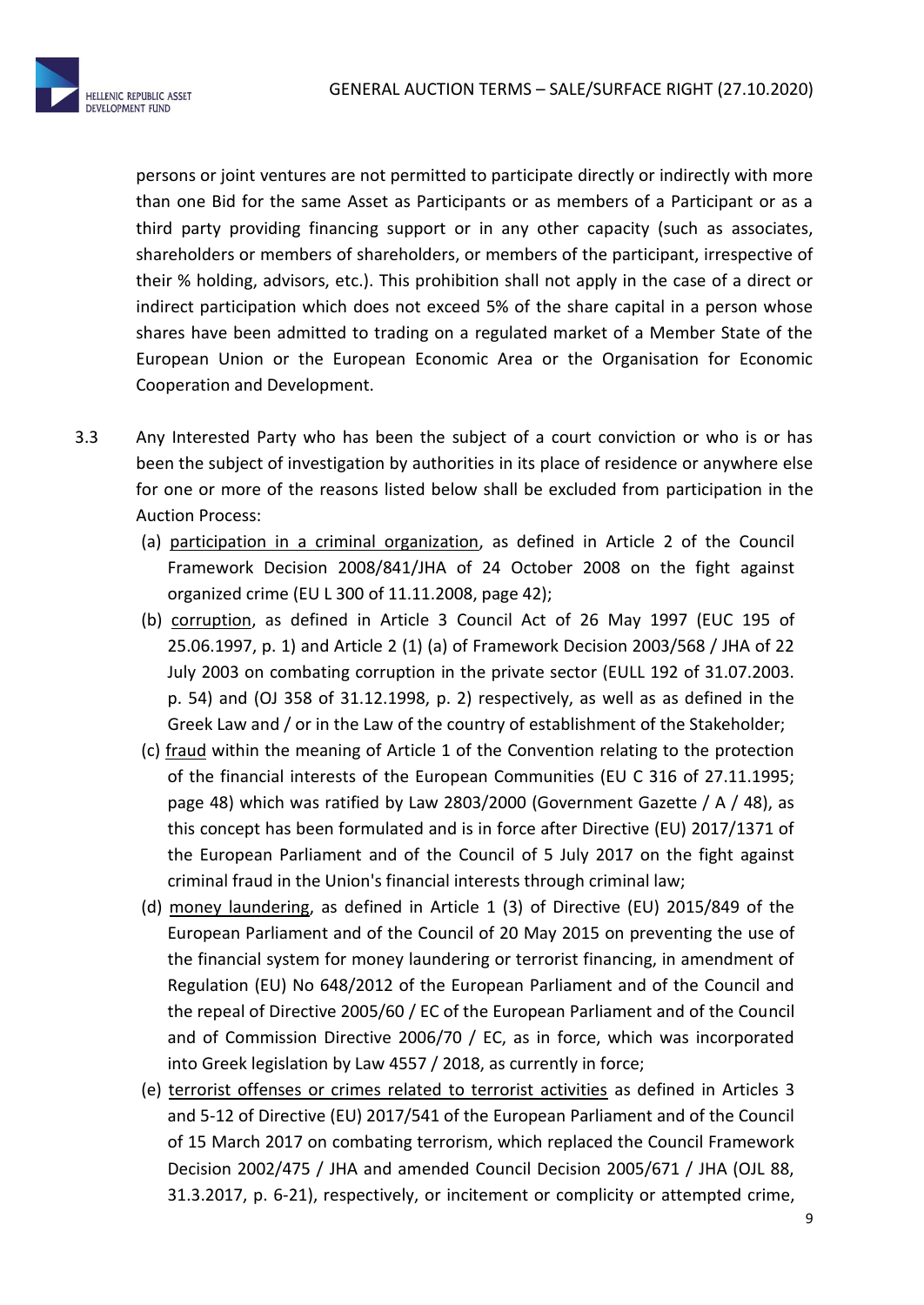

as defined in Article 14 thereof;

e) for any of the crimes of misappropriation, fraud, extortion, forgery of documents, false oath, bribery and fraudulent bankruptcy, false representations, and for a crime relating to professional activities or for serious professional misconduct duly ascertained using any means.

As regards sociétés anonymes and legal entities of equivalent legal form in different jurisdictions, disqualification relating to criminal acts also applies to the president/chairman of the board of directors and the managing director (where existing) based on the articles of association or equivalent document of the legal entity.For all other types of legal entities, the above disqualification criterion applies to the legal entity's lawful representative(s).

- 3.4 Any Interested Party shall be excluded from participation in the Auction Process where said Interested Party:
	- (a) is bankrupt or is being wound up, or has entered a conciliation, restructuring or sequestration procedure or in a procedure where his affairs are being administered by the court, where he has entered into an arrangement with creditors, where he has suspended payments or business activities or is in any analogous situation arising from a similar procedure under the laws of the country in which he is established;
	- (b) proceedings have been initiated against or by the Interested Party itself for a declaration of bankruptcy, for entering a conciliation, restructuring or sequestration procedure, for an order for compulsory winding up or administration by the court of suspended payments or business activities or of an arrangement with creditors, or of any other similar proceedings under the laws of the country in which he is established.
	- (c) has not discharged its obligations relating to the payment of taxes, duties and social security contributions (if applicable) in the country in which it is currently established.
	- (d) has committed a crime associated to their business activity, which has been proven by any means.
	- (e) has made false statements while providing information required by the Tender Procedure or has not provided such information timely and properly;
	- (f) has been excluded from participating in public or other acquisition procedures or tender processes in Greece or in any other country, by means of a final order of any competent Greek or foreign authority; or has been disqualified from any public or other acquisition procedure or tender process in Greece or any other country on grounds of submitting forged certificates, documents or statements.
	- **4 Participation Documents and Opening Bid**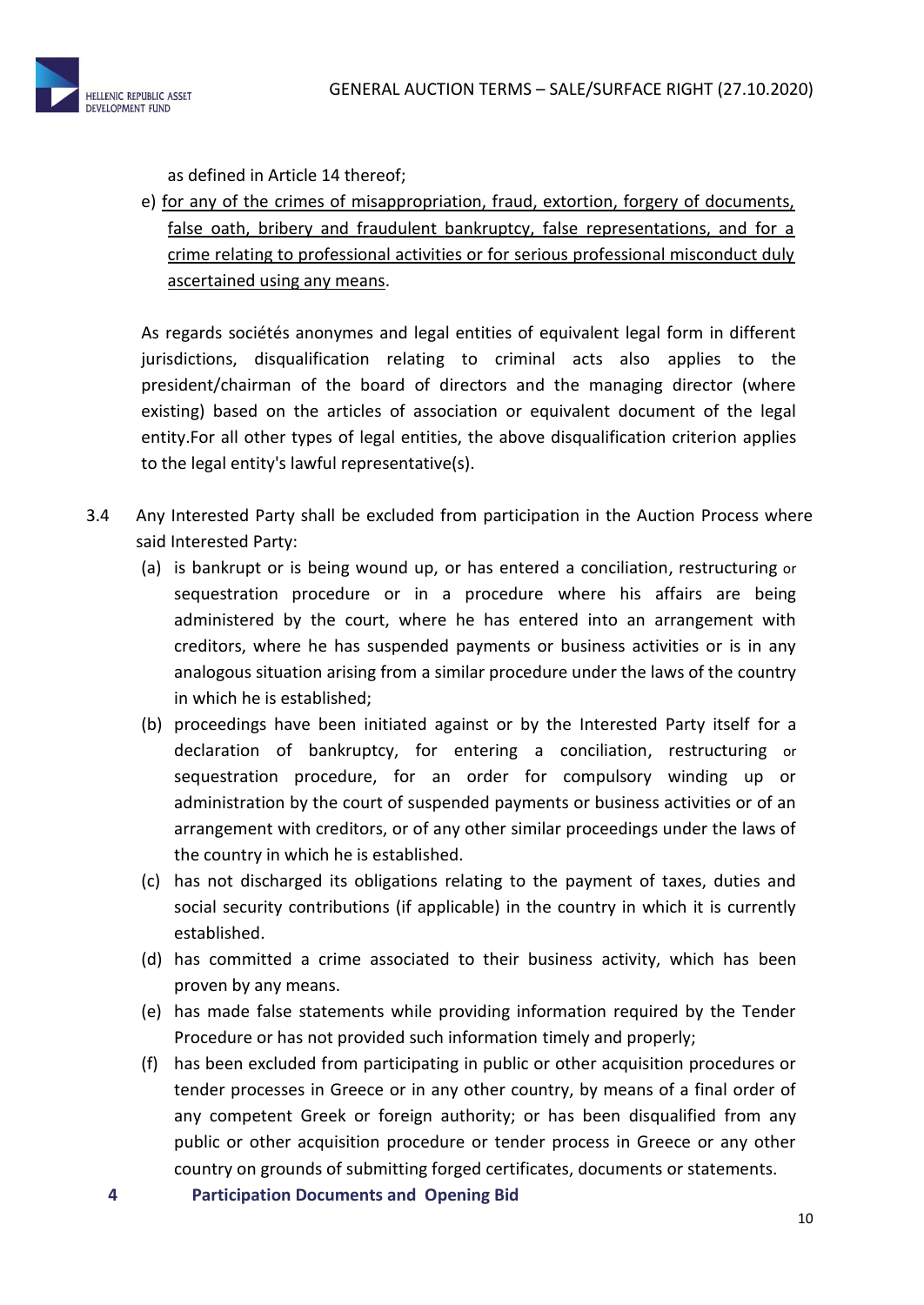

- 4.1 The coverage of the Eligibility Criteria by each Interested Party is certified by means of the following Auction Participation Documents:
	- (i) Identity and Representation Documents:
		- In the case of a legal entity:corporate documents evidencing the lawful establishment and operation and the lawful representation of the Interested Party (e.g. current statutes / articles of association, relevant resolution of the board of directors, power of attorney for the submission of the Bid, other documents evidencing the representation of the Interested Party). Documents published in the Hellenic Business Registry need not be authenticated.
			- In the case of a natural person:copy of ID or passport of the Interested Party.
	- (ii) Solemn declaration by the Interested Party as per Annex 3, stating that the Interested Party does not fall under any of the grounds of exclusion enumerated above (under par.3.2, 3.3 and 3.4) and that, if nominated as Highest Bidder, the Interested Party shall procure the related certificates (enumerated below under par.6.3) within twenty (20) days from said inauguration.
	- (iii) The Auction Participation Guarantee for each Asset for which the Interested Party intends to submit a Bid, according to the provisions of par. 2.6. In the case where the Auction Participation Guarantee is provided by cash deposit, the related bank document is submitted and the IBAN of the Interested Party's bank account where said Auction Participation Guarantee may be returned, as provided below, is notified. In the case of a letter of guarantee issued by a Eligible Institution, its duration is at least nine (9) months from the deadline for the submission of the Bids. The Participation Letter of Guarantee shall be issued by a Eligible Institution or credit organisation in accordance with the criteria set out in paragraph 6.2 below.
	- (iv) (iv) Personal Data Protection Process legally signed by the individual whose personal data are contained in the Offer, according to Annex V. If the Offer contains data on more than one individual, then each such individual is required to submit a signed Personal Data Protection Process.
	- (v) In the event of representation of an Interested Party by a third person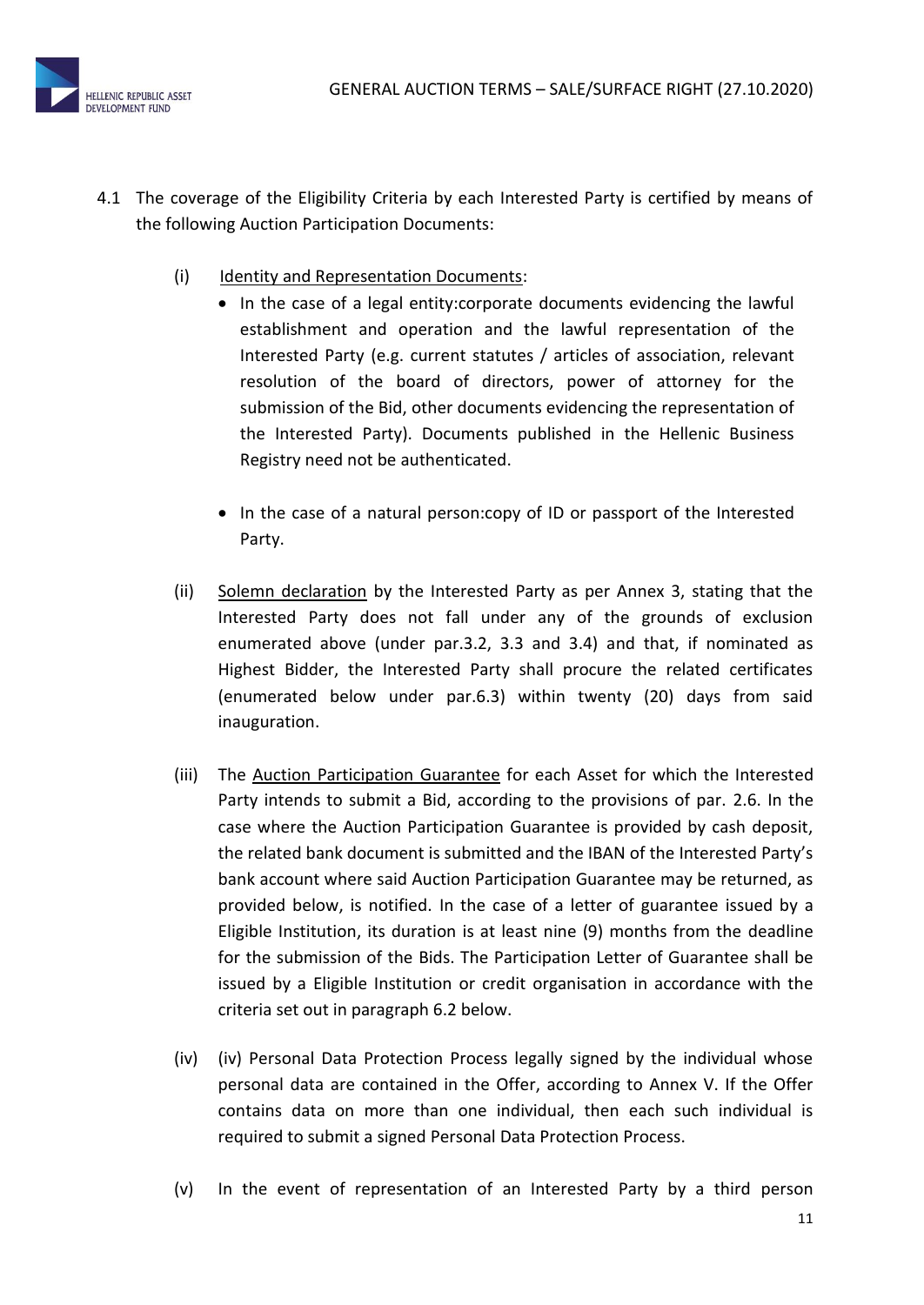

(Realtor), a Solemn Declaration by the Realtor is required, stating the name of the Interested Party, the number of the Realtor Authorization Instrument and a clear reference to the Asset(s) concerned. For the purposes of the Auction Process, a Realtor is a professional real estate agent.

- 4.2 Joint ventures between natural persons and/or legal entities ("**Joint Venture**") are eligible to participate in the Auction Process and submit a Bid, provided that each member of the joint venture individually meets the Eligibility Criteria set out in the corresponding General Auction Terms. The Joint Venture must have a Tax Registry Number and must follow the legal publication requirements in order to participate in the Auction Process. In that case, each member of the Joint Venture must submit the relevant Auction Participation Documents provided in the General Auction Terms and, additionally, a joint venture agreement (a simple private agreement instrument suffices) must also be submitted, containing the following:
	- (i) the appointment of a legal representative of the Joint Venture vis-à-vis the Fund,
	- (ii) the appointment of an agent-for-service of the Joint Venture, who must be a Greek language-speaking resident of Athens, expressly authorized to receive any document relating to the Tender Process,
	- (iii) the determination of the participation of each member in the Joint Venture,
	- (iv) the express stipulation that each member of the Joint Venture is jointly and severally liable vis-à-vis the Fund as far as the obligations of the Participants described in the General and the Special Auction Terms of the Tender in question are concerned,
	- (v) the express stipulation that the Joint Venture instrument contains the full and final agreement between the Joint Venture members and that any modification to the persons and/or the participation shares of the joint venture untill the full payment of the Agreed Price is subject to the prior written approval of the Fund, which shall not be unreasonably withheld.

In the case where the Joint Venture is nominated as the Highest Bidder, it must assume a corporate form in order to execute the SaleAgreement. Shareholding must correspond to the Joint Centure member participations as declared in the joint venture agreement. Shareholding may be altered upon request of the Highest Bidder at the absolute discretion of the Fund.

In the case of a Joint Venture, the Auction Participation Guarantee and the Transaction Guarantee must be issued in the name of the Joint Venture and must cover the joint and several liability of its members, which must be specified in the text of the :etter of Guarantee, as follows: *"[The Bank guarantees in favour of] the Joint Venture and*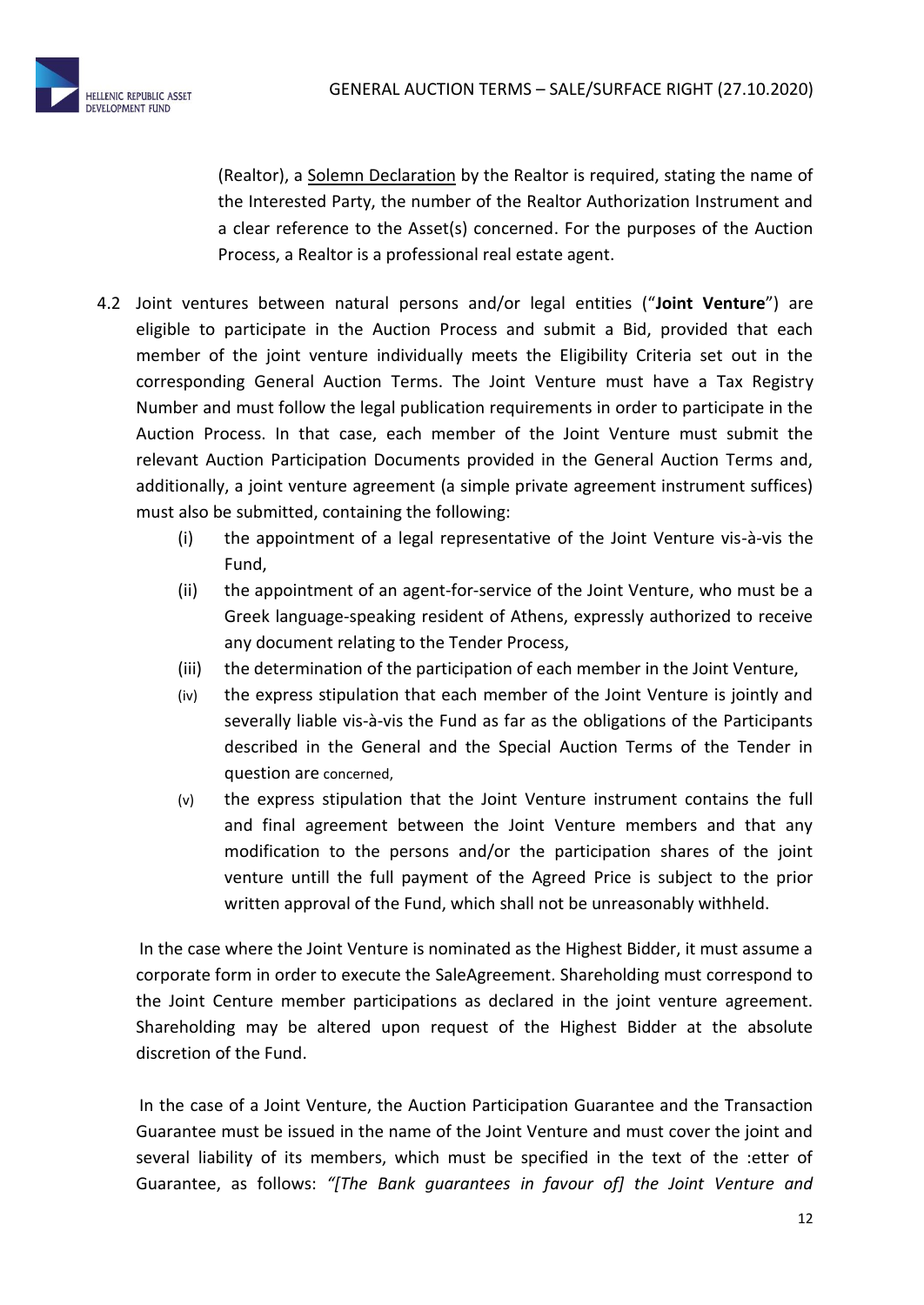*individually each of its parties under the title [\*] having its establishment at [\*] and consisting of [\*list of JV members and their addresses\*] for the amount of [\*]"*.

- 4.3 The Opening Bid shall be in line with the template provided in Annex 4 and shall be submitted, along with the said Participation Documents, in a separate sealed, tamperproof envelope which will externally indicate the code and the location of the Asset as stated in the relevant Special Auction Terms ("*Q\_\_\_, asset at [location / address]"*) and must clearly be marked with the phrase *"OPENING BID"*.
- 4.4 Τhe Auction Participation Documents, along with the Opening Bid, must be submitted at the offices of the Fund (1 Kolokotroni str & Stadiou av, Athens) by hand delivery or courier post (the sender assuming full and exclusive responsibility and risk for their timely submission) until, at the latest, the Auction Participation Documents deadline determined for each Asset in the corresponding Specific Auction Terms. The submission of said Participation Documents shall be made in a sealed, tamper-proof envelope which will externally indicate the code and the location of the Asset as stated in the relevant Special Auction Terms (*"Q\_\_\_, asset at [location / address]"*) and must clearly be marked with the phrase *"AUCTION PARTICIPATION DOCUMENTS"*. Insignificant discrepancies in the labelling of the envelopes shall not form grounds for the rejection of the Offer, as long as the Auction code number ("*Q* <sup>m</sup>) is mentioned in any case. It is clarified that the Opening Bid envelope will be enclosed in the Auction Participation Documents envelope.

# **5 Bidding procedure and selection of the Highest Bidder**

5.1 Procedure and evaluation criteria

# Phase A:

The deadlines for submitting Participation Documents (including the Participation Guarantee) and Opening Bids shall be defined in the Special Auction Terms for each Asset.

When reviewing the Auction Participation Documents, the Fund may, at its absolute discretion, request, through the Advisors, clarifications from any Interested Party and may allow the Interested Party to submit supplementary documentation or clarifications within a short time period specified, taking into account the principles of equal treatment and transparency.

To review the Participation Documents and in order to determine the Interested Parties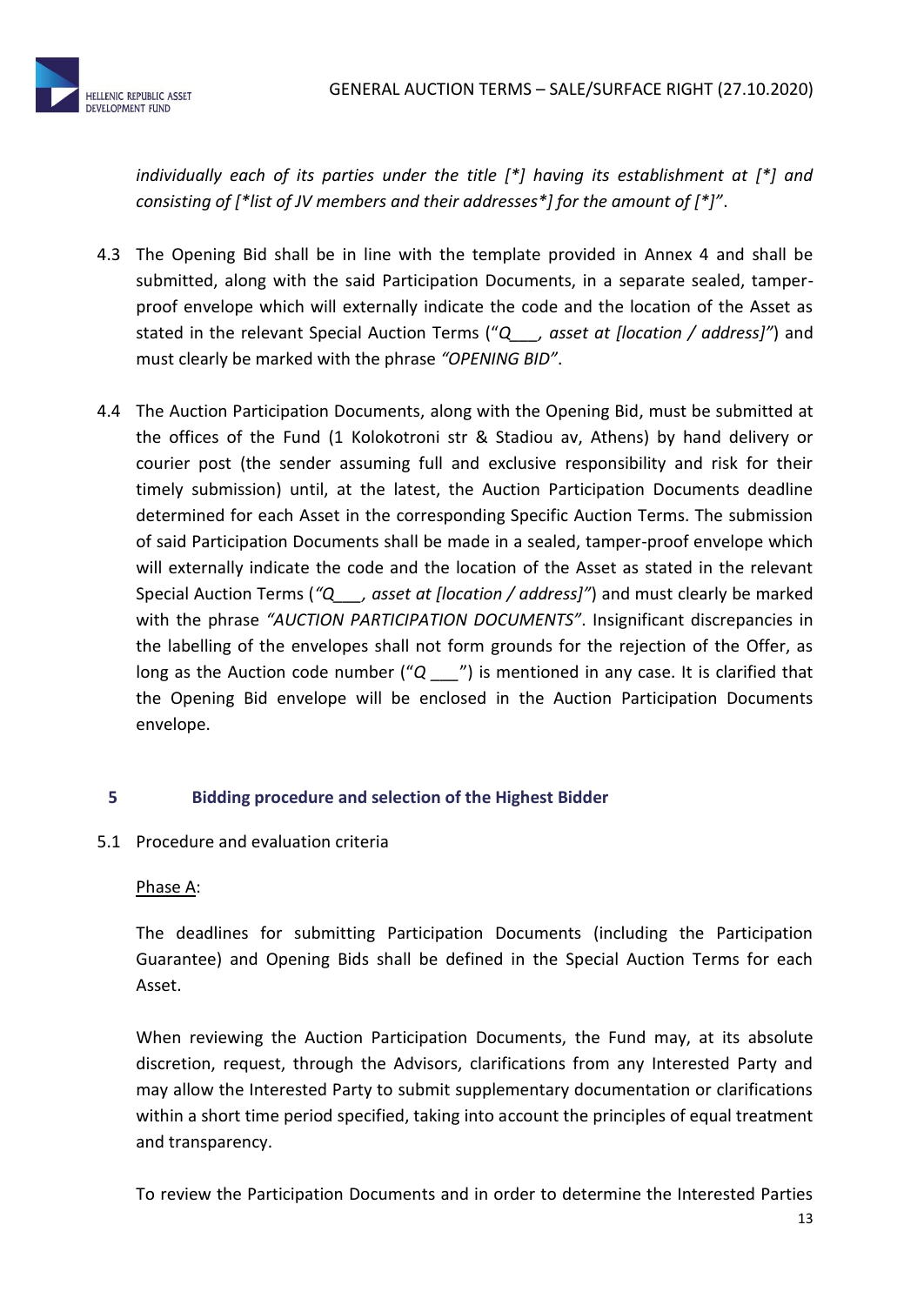

which meet the Eligibility Criteria, the Fund will be assisted and supported by the Advisors. Interested Parties whose Participation Documents do not meet the Eligibility Criteria or the present General Auction Terms will be excluded from Phase B and detailed reasons for the grounds of disqualification will be provided, and their Opening Bid will be returned to them without having been opened. Following the review of the Participation Documents, the Opening Bid of each Participant will be opened and a Table of Classification of the Participants will be compiled at a decreasing order, based on the amount of their Opening Bids.

Τhe Participant who offers the lowest Opening Bid will be excluded from Phase B subject to the following reservations/exceptions. Opening Bids for the same amount will be treated as a single bid for the purposes of qualifying for Phase B. More specifically:

- (i) If a single valid Opening Bid is submitted, the Fund may, at its absolute discretion, invite in writing the sole Participant to offer a Bid equal to the amount which the Fund considers the lowest acceptable price, or nominate the sole Participant as the Highest Bidder or to declare the Auction Process null.
- (ii) If two valid Opening Bids are submitted, both Participants will be considered as eligible and continue to Phase B.
- (iii) If at least three valid Opening Bids are submitted, and the lowest is no more than 20% lower than the highest Opening Bid (lowest Opening Bid / highest Opening Bid -1<20%), the Auction Process will move on to Phase B without any Opening Bid being excluded.
- (iv) If at least four valid Opening Bids are submitted, of which all or the lowest are equal, the Auction Process shall move on to Phase B without any Opening Bids being excluded.

The possible wish of a Participant to make use of the option provided under the Special Auction Terms to pay the Agreed Price in instalments is expressed after the inauguration of the Highest Bidder and, consequently, does not affect the placement of the Participants and the determination of the Highest Bidder.

# Phase B:

The Participants who qualify for Phase B will be invited in writing ("**Phase B Invitation**") via the email address they have provided (a receipt confirmation must be provided) to participate in a training mock auction. Following that, on a specific date, an electronic auction, ie. the successive submissions of financial offers and counteroffers (e-auction)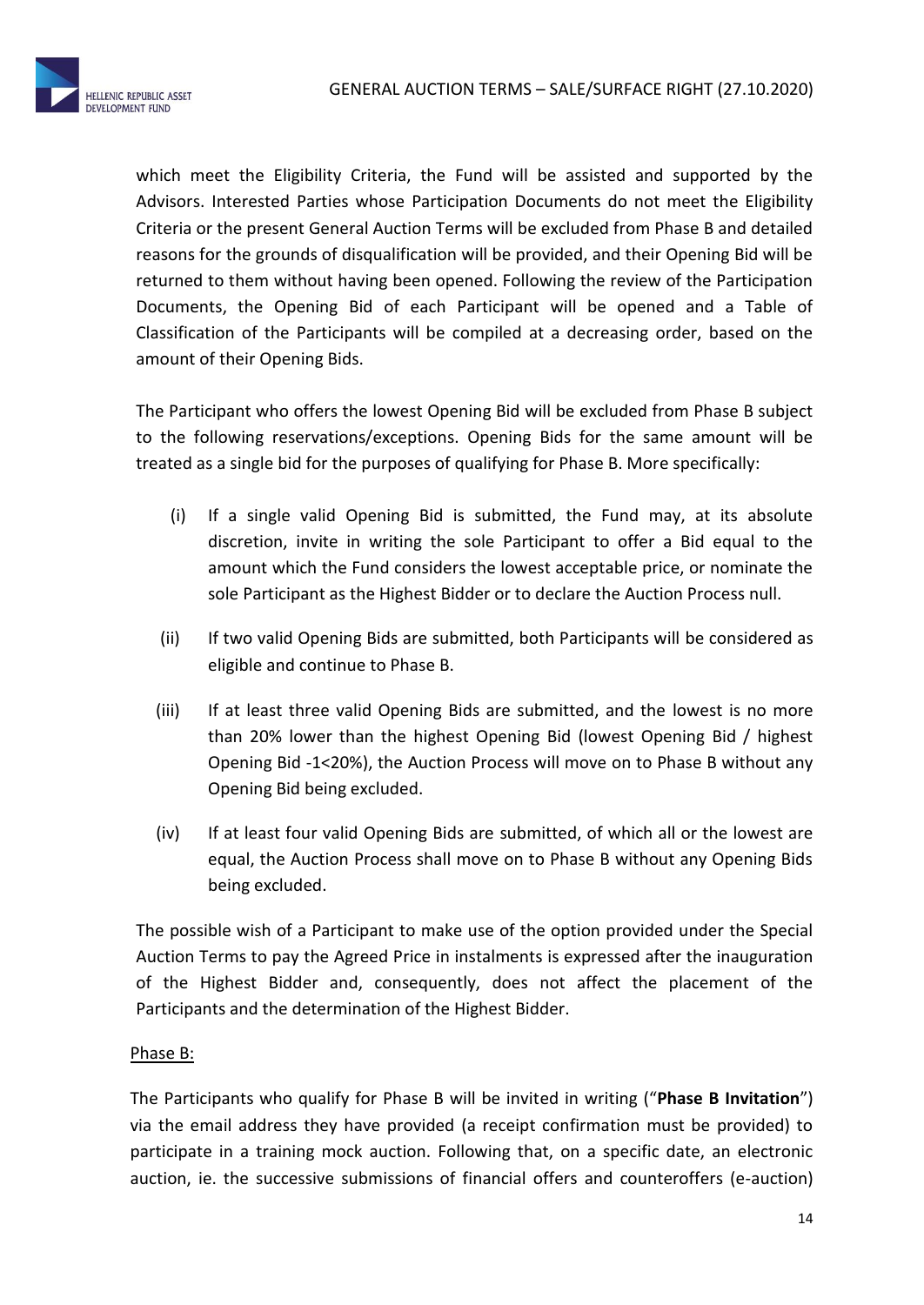

("**Phase B Bid**"), will take place. The Phase B Invitation, which shall not divulge the number of Participants, shall determine:

- i. The **date** (which may not be less than three (3) working days from the date on which the Phase B Invitation was sent) and the **time** (which may not be less than three (3) working hours) of the e-auction, as well as any other parameters of the e-auction.
- The **Starting Price**, in other words the minimum acceptable price which can be offered for the said Asset, which will be set by the Fund taking into account the highest valid Opening Bid and the independent valuation of the Asset provided under Article 6(2) of the Fund Law.
- The **Bid Increment**, in other words the minimum increase in each Phase B Bid from the starting bid or the maximum existing Phase B Bid for the said Asset.

Any other automated features will be described in the Special Auction Terms of each Asset and will be included in the training, which will be received by the Participants.

Phase B Bids will then be submitted via the website [www.e-publicrealestate.gr.](http://www.e-publicrealestate.gr/) Note that it is not mandatory for a Participant to submit Phase B Bids (however, its Opening Bid remains valid and binding).

5.2 Inauguration of the Highest Bidder

Following the end of the period of submission of Bids, a table of classification of the Participants in descending order (the "**Table of Classification**") will be drawn, based on the amount of the respective Phase B Bids.

The Participant who has offered the highest price for the purchase or the acquisition of the surface right of each Asset (the "**Financial Consideration**") according to the Table of Classification shall be inaugurated for each Asset by resolution of the Board of Directors of the Fund as the "**Highest Bidder**" for the relevant Asset.

After consulting the Council of Experts of the Fund, in accordance with article 4(2b) of the Fund Law, the Table of Classification will be approved by the Fund's Board of Directors and will be incorporated in or attached to the relevant resolution.

In the case where the Bid has been submitted by a Realtor, the above resolution will inaugurate as the Highest Bidder the principal of the Realtor, as identified in the Auction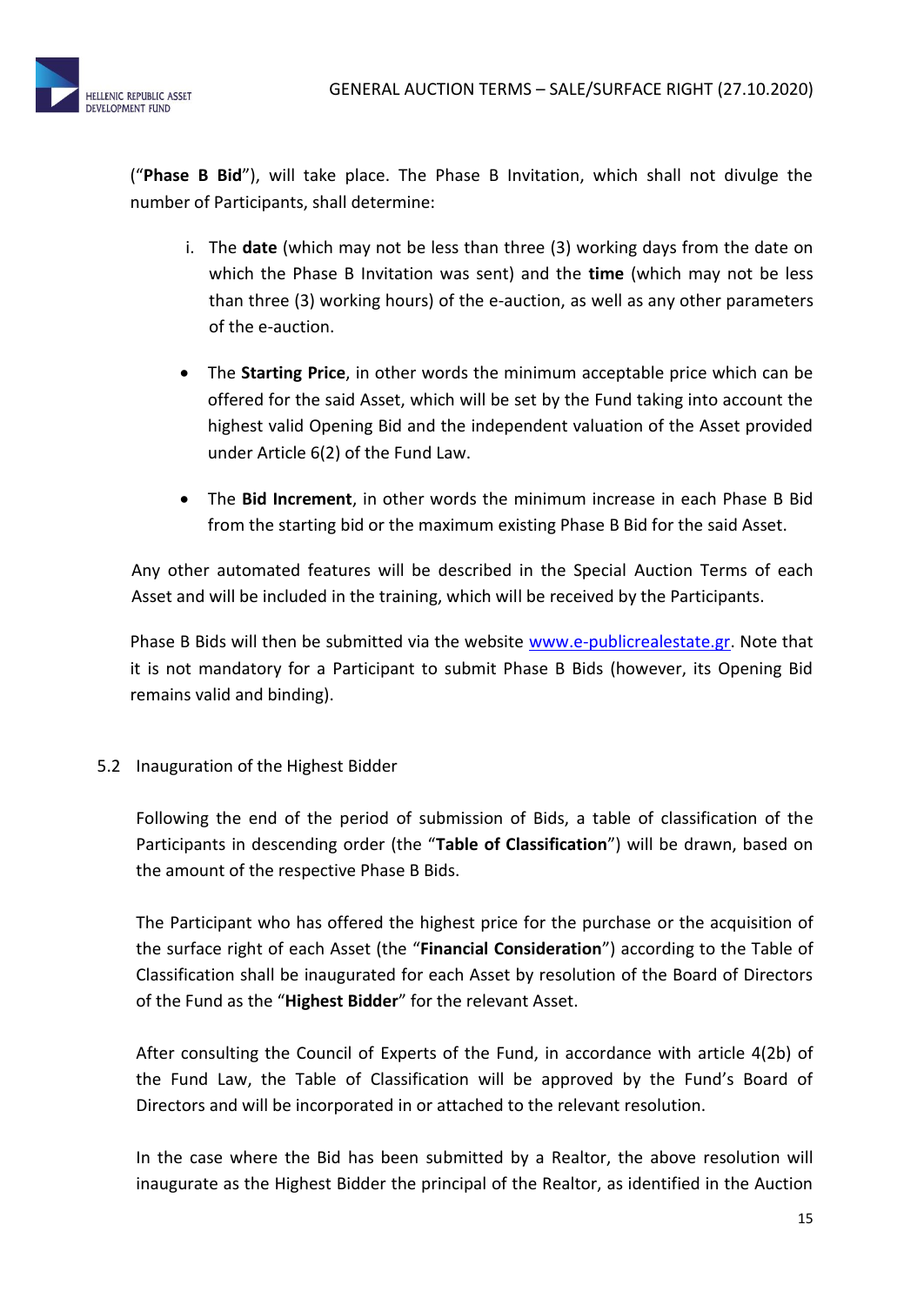

## Participation Documents.

The identity of the Highest Bidder and a reference to the relevant resolution of the Fundwill be communicated in writing to the Participants in the Auction of the Asset in question. It is unconditionally stipulated that each Participant approves, by virtue of his participation in the Auction Process alone, the subsequent dissemination of his identity and Bid(s).

#### **6 Contract Signature**

- 6.1 After the inauguration of the Highest Bidder, the Fund shall send to the Highest Bidder a draft of the Contract containing the terms for the purchase or the acquisition of the surface right of the Asset.It should also be noted that the possible trivial inconsistency between individual data of the Information Pack (for example, between the Asset's area as per the legal and the technical reports), as well as the existence of legal encumbrances over the Asset which have not been formally eliminated, do not constitute grounds for the postponement of the signing of the Contract, provided that the Contract provides for the correction of said inconsistencies and the elimination of said encumbrances at the Fund's initiative and expense within a specific deadline, not to be less than twelve (12) months from the date of the Contract signing.
- 6.2 Within ten (10) working days from his inauguration, the Highest Bidder shall be invited to submit to the Fund a bank letter of guarantee (the "*Transaction Letter of Guarantee*") for an amount equal to ten per cent (10%) of the Financial Consideration or alternately, at the Highest Bidder's discretion, to make a down payment equal to ten per cent (10%) of the Financial Consideration (the "*Transaction Down Payment*") to a bank account indicated by the Fund, whereupon his Bid will be deemed accepted by the Fund and his Auction Participation Guarantee will be returned (as will the other Participants').Noncompliance of the Highest Bidder may result in the forfeiting of the Auction Participation Guarantee and his exclusion from the Auction Process.

The Transaction Letter of Guarantee shall be addressed to the Fund and **be** issued by a Eligible Institution, as defined in paragraph 2.6.

The Transaction Letter of Guarantee shall be valid for at least a period of nine (9) months, extendable by up to a further three (3) months following a unilateral declaration made by the Fund to that effect. In the case of non-compliance of the Highest Bidder with said request, the Highest Bidder may be excluded from further participation in the Auction Process and the Transaction Letter of Guarantee may be forfeited by the Fund.The Transaction Letter of Guarantee shall comply with the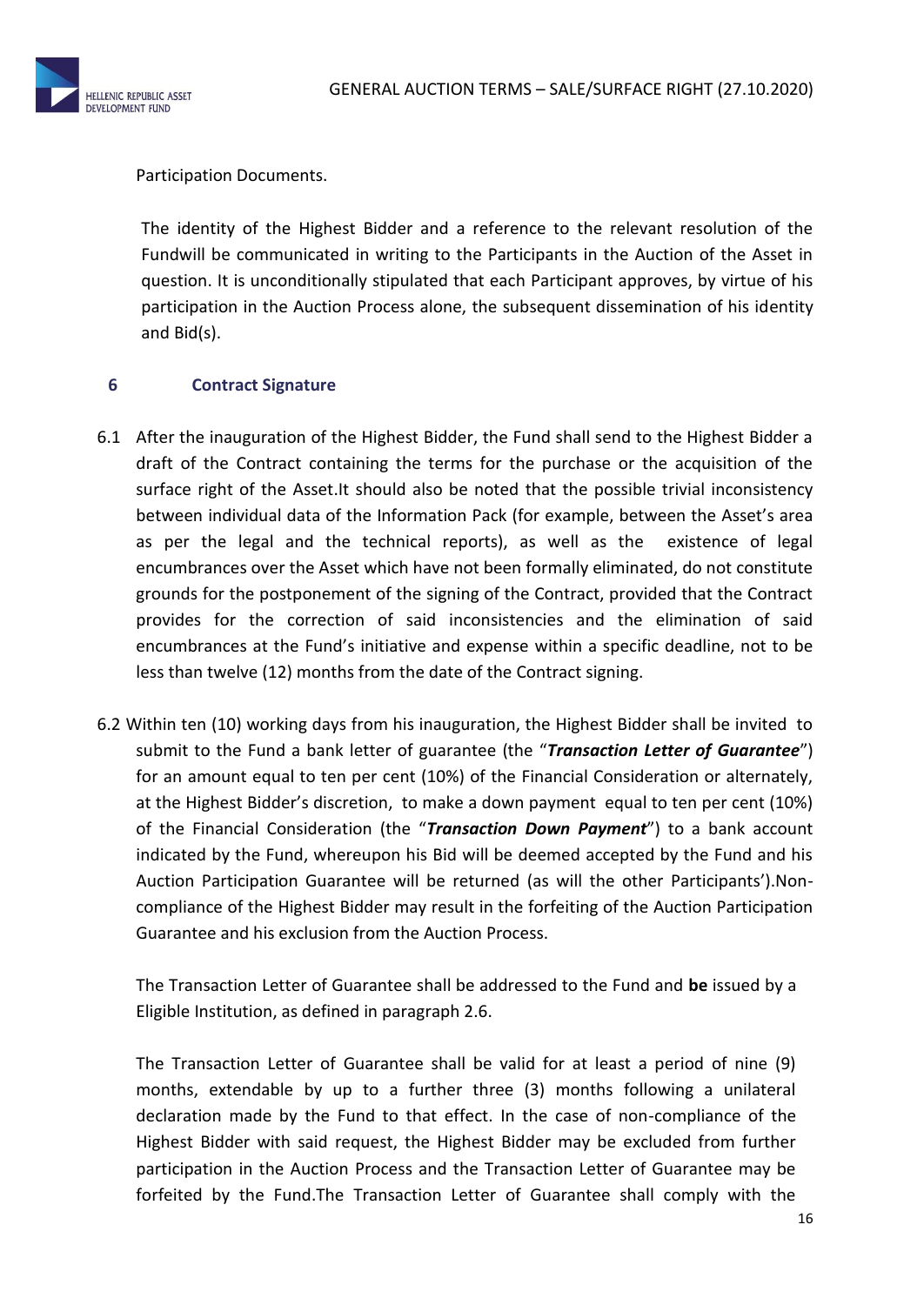

template contained in Annex 3.

The Transaction Letter of Guarantee or the Down Payment (as the case may be) shall be forfeited in favour of the Fund in the case where the Highest Bidder:

- (i) does not sign the Contract for any reason other than force majeure, or
- (ii) does not pay the Financial Consideration, as defined below under par. 6.6.
- (iii) if it arises that the higher bidder or his representative or his employee or his agent or his assistant in the process has acted illegally during the Auction Process of the auction aiming at the adulteration of the outcome or the Auction Process.

The Transaction Letter of Guarantee, if not forfeited as described above, shall be returned to the Highest Bidder either after the signature of the Contract or, in case of cancellation of the Auction Process, after such cancellation.The Transaction Down Payment shall be returned to the Highest Bidder only in case of cancellation of the Auction Process, otherwise it shall be cleared against (deducted from) the Agreed Price to be paid.

- 6.3 The Highest Bidder shall, under penalty of forfeiture, submit to the Fund within twenty (20) days from the receipt of the relevant notification, the following documentation:
	- (i) Corporate documents (in case of legal entities) evidencing the lawful establishment and operation and the lawful representation of the Highest Bidder (e.g. current statutes / articles of association, relevant resolutions of the board of directors, power of attorney or other documents evidencing the representation of the Highest Bidder in the Contract).
	- (ii) Certificate(s) by the competent judicial or administrative authority(-ies), issued within three (3) months prior to submission, certifying that the Highest Bidder is not bankrupt or wound up, his affairs are not being administered by the court, he has not entered into any arrangement with creditors, he has not suspended business activities and is not in any analogous situation arising from a similar procedure under the laws of the country in which he is established.
	- (iii) Certificate(s) by the competent judicial or administrative authority(-ies), issued within three (3) months prior to submission, certifying that the Highest Bidder is not the subject of proceedings for a declaration of bankruptcy, for an order for compulsory winding up or administration by the court or of an arrangement with creditors or cessation of operations, or of any other similar proceedings under the laws of the country in which he is established.
	- (iv) Excerpt of the Criminal Record ofthe Highest Bidder and/or the lawful representative(s) of the Highest Bidder issued within three (3) months prior to submission evidencing that there is no court judgment against them for any of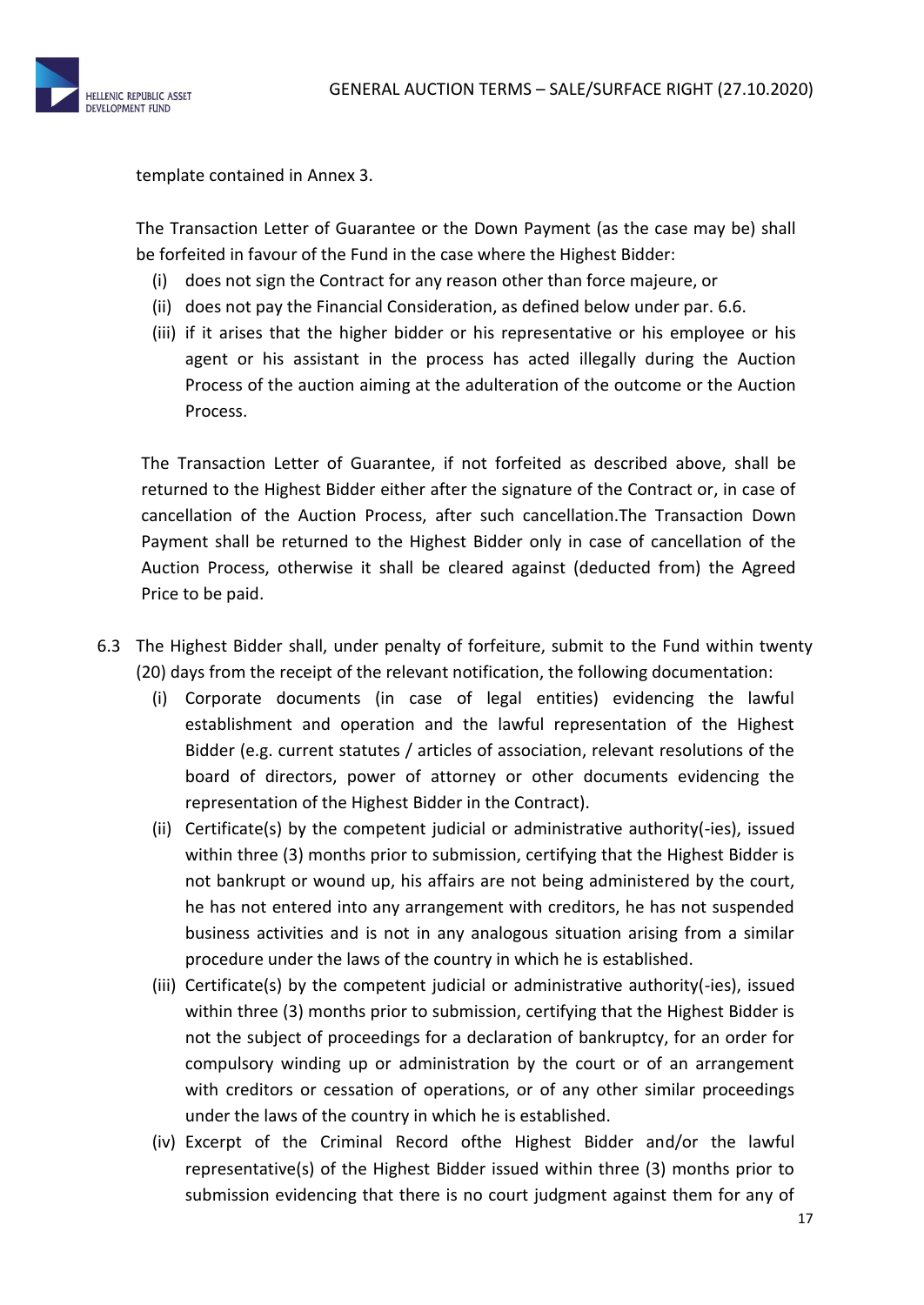

the criminal acts specified in paragraph 3.3 above.

(v) Tax and social security clearance, in force.

In the event where one of the aforementioned certificates is not issued by a competent authority, the Highest Bidder must provide an affidavit stating that the relevant certificate may not be issued by a competent authority and that he solemnly states and warrants the full content of such missing certificate.

6.4 It should be noted that the Highest Bidder may ask the Fund to execute the Contract with an individual, spouse or child of the Highest Bidder, or a legal entity under the control of the Highest Bidder (for example, an SPV).Control, as defined in the International Accounting Standard 27, is the power to govern the financial and operating policies of an entity so as to obtain benefits from its activities.Control is presumed when the parent acquires more than half of the voting rights of the entity, but even when more than one half of the voting rights is not acquired, control may be evidenced by power:over more than one half of the voting rights by virtue of an agreement with other investors, or to govern the financial and operating policies of the entity under a statute or an agreement; or to appoint or remove the majority of the members of the board of directors; or to cast the majority of votes at a meeting of the board of directors (or equivalent corporate body).

The above request is submitted to the Fund simultaneously with the documents enumerated in par. 6.3, which must be submitted by both the Highest Bidder and the indicated person or legal entity.

The Fund reserves the right to refuse at its absolute and unjustifiable discretion to conclude the Contract with a person or entity other than the Highest Bidder.

- 6.5 In such case of substitution of the Highest Bidder,
	- The Highest Bidder is ipso fact and de jure liable, jointly and severally, with the indicated person or legal entity until the full payment of the Financial Consideration;
	- the Transaction Letter of Guarantee / Down Payment must cover both the Highest Bidder and the indicated person or legal entity (following the related approval by the Fund).
- 6.6 The Financial Consideration shall be the agreed price for the purchase of the Asset (the "**Agreed Price**").
- 6.7 Τhe Contract shall be signed by the Fund and the Highest Bidder following the approval of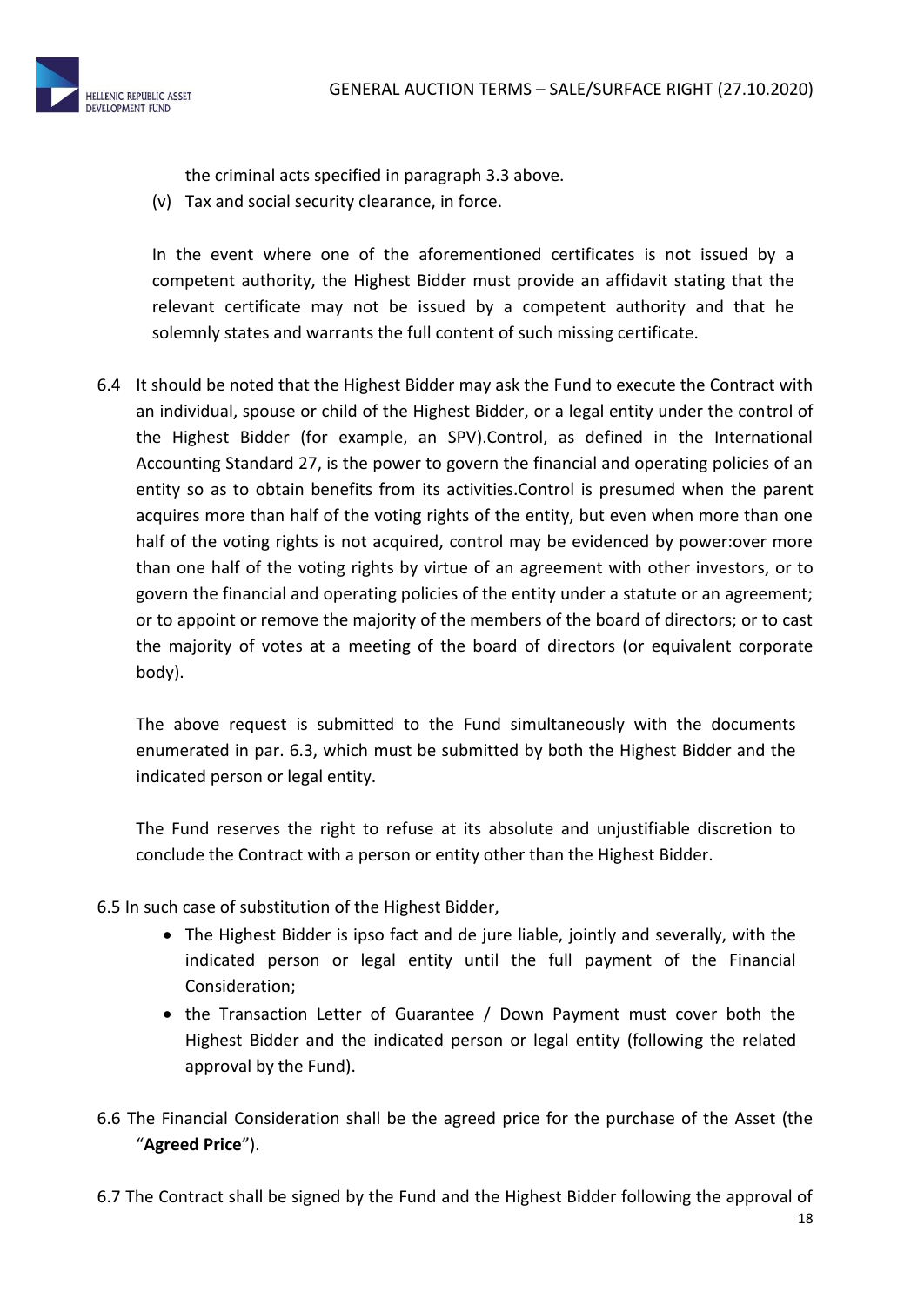

the Court of Auditors, as required by the applicable legislation in force at the time of the Sale Contract Signing.

- 6.8 Upon signature of the Sale Contract, the Highest Bidder shall pay the Agreed Price in full or the first instalment (whether this posibility is provided in Special Terms and in Contract).
- 6.9 If the Highest Bidder does not provide the Transaction Letter of Guarantee or does not pay the Transaction Down Payment or dose not submit the aforementioned documents within the above deadlines or does not sign the Contract and/or does not pay the Agreed Price, the Fund has the right to nominate as Highest Bidder the next Participant as per the Table of Classification and to follow the procedure described above.
- 6.10 In the event where, in accordance with the Special Auction Terms, the Agreed Price is paid in instalments and the security of the Fund has the form of a condition precedent, then during the period when said condition precedent remains pending:
	- (i) the freehold rights and possession over the Asset are transferred to the Highest Bidder,
	- (ii) the Highest Bidder succeeds the Fund in any existing lease contract and enjoys the relevant rights under the Law and the contract (eg. rent collection, guarantees etc.),
	- (iii) the Highest Bidder is granted the right to issue building permits for the Asset, at its own exclusive expense and liability, provided that all the relevant legal requirements are met,
	- (iv) τhe Asset is insured against fire risk, etc., civil liability against third parties and any other risk provided by the Special Auction Terms and the Contract.

# **7 Miscellaneous Terms – Disclaimers**

- 7.1 The Fund reserves the right at any time, and at any stage of the Auction Process, to postpone or to cancel the Auction Process and to amend the timetable and the terms and the Eligibility Criteria of the Auction Process or to repeat the Auction Process, at its absolute discretion, and without bearing any liability towards the Interested Parties, the Participants, the Highest Bidder or any third party.
- 7.2 The Interested Parties participate in the Auction Process bearing their own risk and responsibility and they waive, expressly and without any reservation, any right other than those determined in the General Auction Terms and the Contract.
- 7.3 The Participation of an Interested Party in the Auction Process constitutes and is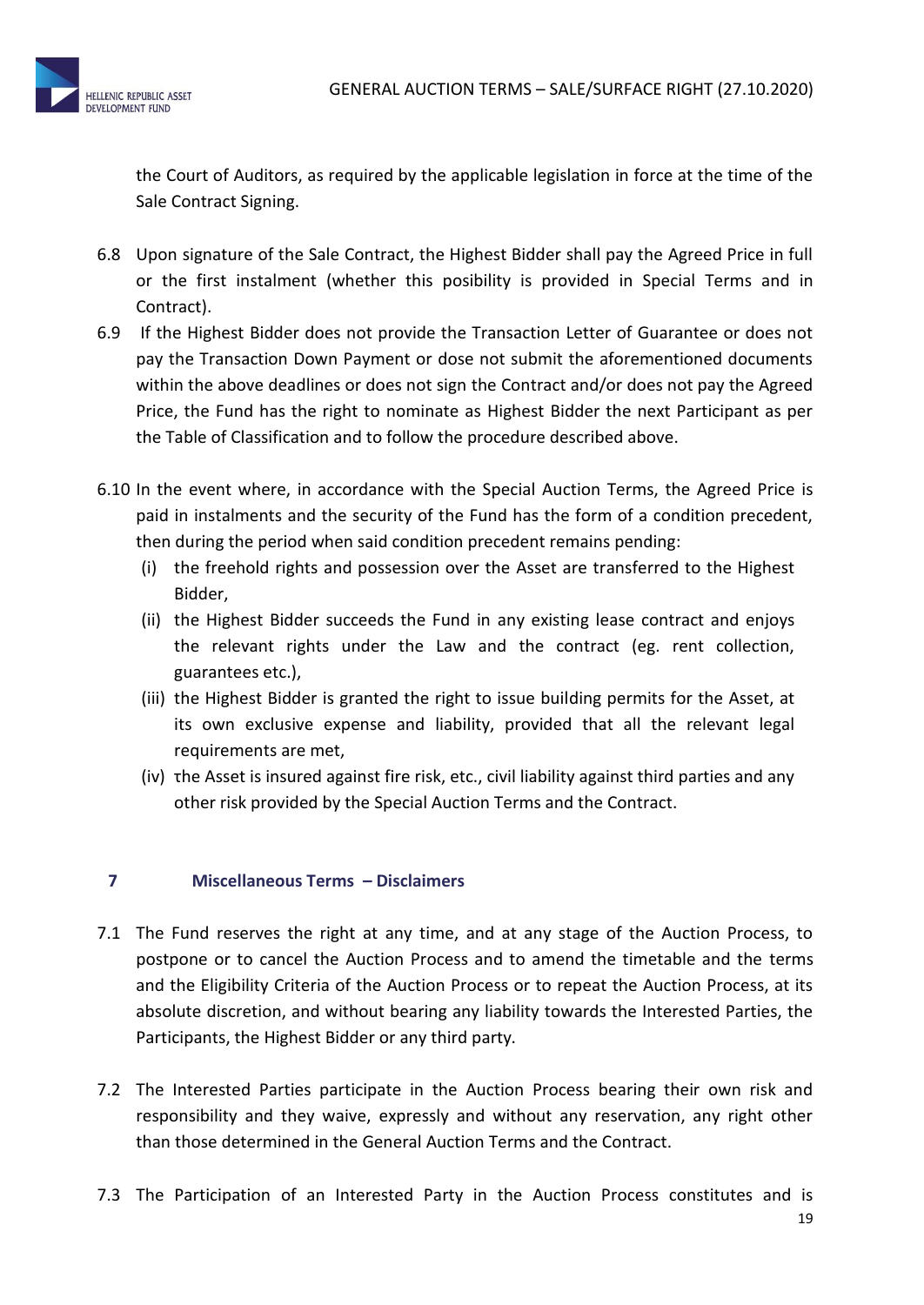

stipulated to be irrefutable evidence that the Interested Party has read and understood the General Auction Terms and its Annexes, and fully and unreservedly accepts its terms and Eligibility Criteria.

- 7.4 Any failure to comply with the terms of the General or Special Auction Terms and its Annexes or any failure to provide the required information may be considered by the Fund, at its absolute discretion, as sufficient grounds for rejecting a Bid.
- 7.5 The Fund or its Advisors or any representative, employee, officer or partner of the Fund or the Advisor do not bear and will not bear in the future any responsibility or liability for any error or inaccuracy or omission in the General and Special Auction Terms.
- 7.6 The Fund and its Advisors do not grant any authorization or power-of-attorney to any Interested Party. Access to the records of the Asset maintained by public authorities and agencies is granted as per the applicable legislation, following a direct request by the Interested Party to the said authorities and agencies, which shall issue them according to their mandate.
- 7.7 The Fund and its Advisors do not offer any information concerning the tax or similar burdens of the Asset following its sale to the Highest Bidder. It is noted that in the case where the Asset is sold with the Agreed Price being payable in instalments, the ownership of the Asset is retained by the Fund until full payment of the Agreed Price, therefore, according to the applicable law, the Buyer is not liable to pay the current ownership tax (ΕΝΦΙΑ) until then. It is further noted that the notarial Contract is not subject to transfer tax.
- 7.8 The General and the Special Auction Terms of each Asset are not meant to be the basis for any investment decision or be an investment recommendation made by the Fund or any of its Advisors.Each person, to whom these General Auction Terms are made available, shall make his/her own independent evaluation of the General and the Special Auction Terms and the Transaction following its independent review and obtaining of professional advice, such as that person may deem appropriate.
- 7.9 The Fund may be required to disclose information held, in response to requests for providing information.The Fund may be obliged to disclose certain information or/and documents relating to the Bids to the Greek Parliament in the context of the powers and privileges of the latter or in the legitimate functions of its executives, as well as in court during court proceedings or to any administrative authority or institution in relation to the fulfilment of its statutory obligations.
- 7.10 The Fund is responsible for the processing of personal data of individuals, which will be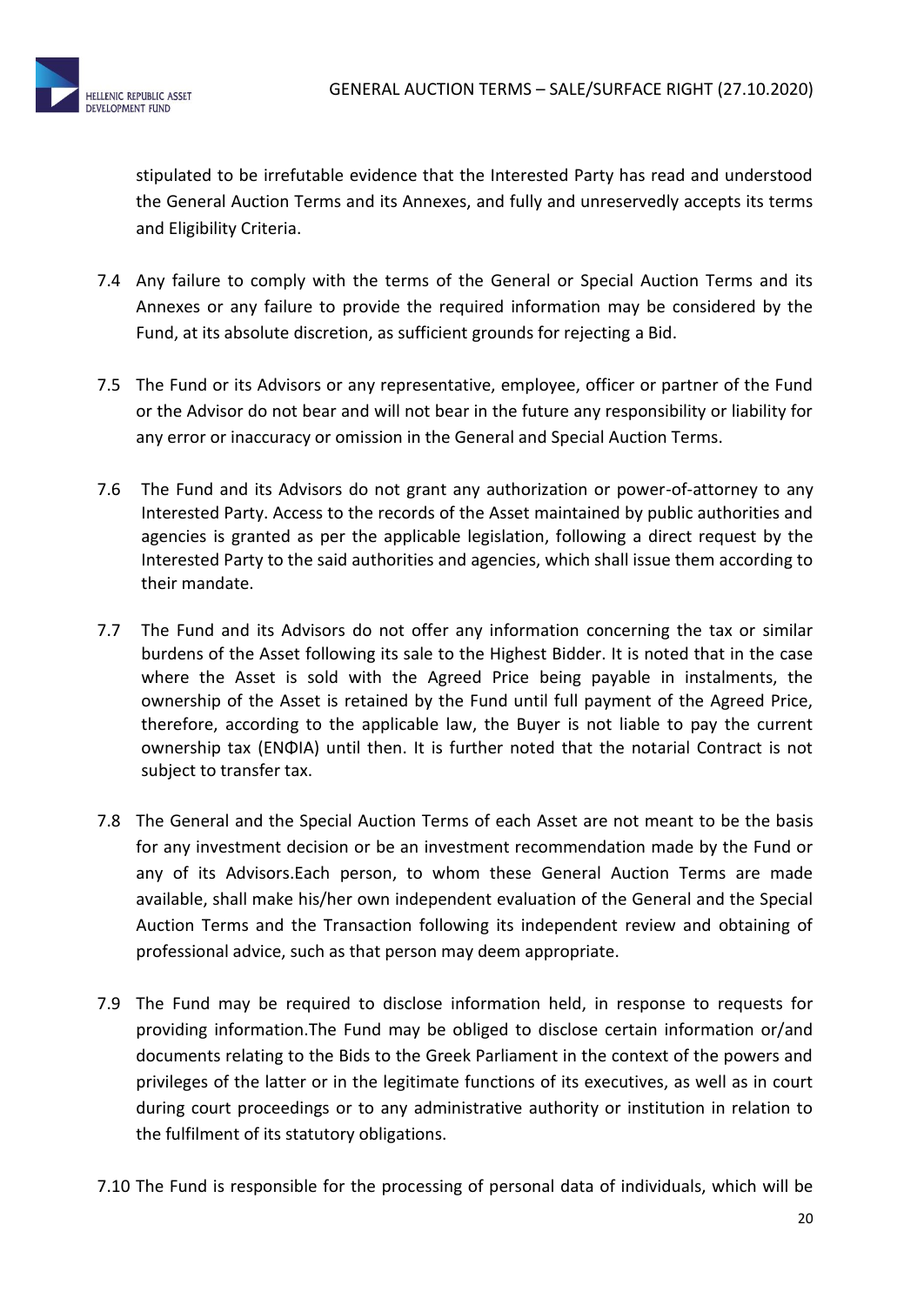

collected under the Tender Process and the processing of such data is done in accordance with the provisions of the legislation on personal data protection in force. Such personal data may be disclosed to third parties, to whom the Fund entrusts the execution of a specific project on its behalf, ie to the legal, technical and development advisors of the Fund, always subject to confidentiality, within the legal framework of their activities, as well as to the Hellenic Corporation of Assets and Participations SA and to public bodies and judicial authorities within the context of their powers and duties. The purpose of the processing is the implementation and compliance with the terms of these General Auction Terms, the information of the Interested Parties, the evaluation of the Bids and the information of the Participants on the status of their offers, the inauguration of the Highest Bidder, the implementation of Contact terms and its monitoring, the protection of the Fund's rights and the general security and protection of transactions, and the compliance of the Fund with its legal obligations. Individuals who submit a Bid as Participants or as representatives of a Participating legal entity are informed of the processing of their above personal data, for the specified purposes, and retain all their statutory rights, as provided by national and European legislation on the protection of personal data, including the General European Regulation on Personal Data Protection (EU) 679/2016 and Law 4624/2019 (see Annex V).

- 7.11 Candidates must be aware that the legislation, tax regime and conditions in general which apply to the Auction Process and the Transaction may be amended.
- 7.12 In the electronic auctions of real estate Assets belonging to the Fund, an objection procedure is not provided. In any case, however, it is possible to refer to the competent courts, as provided by the legislation in force.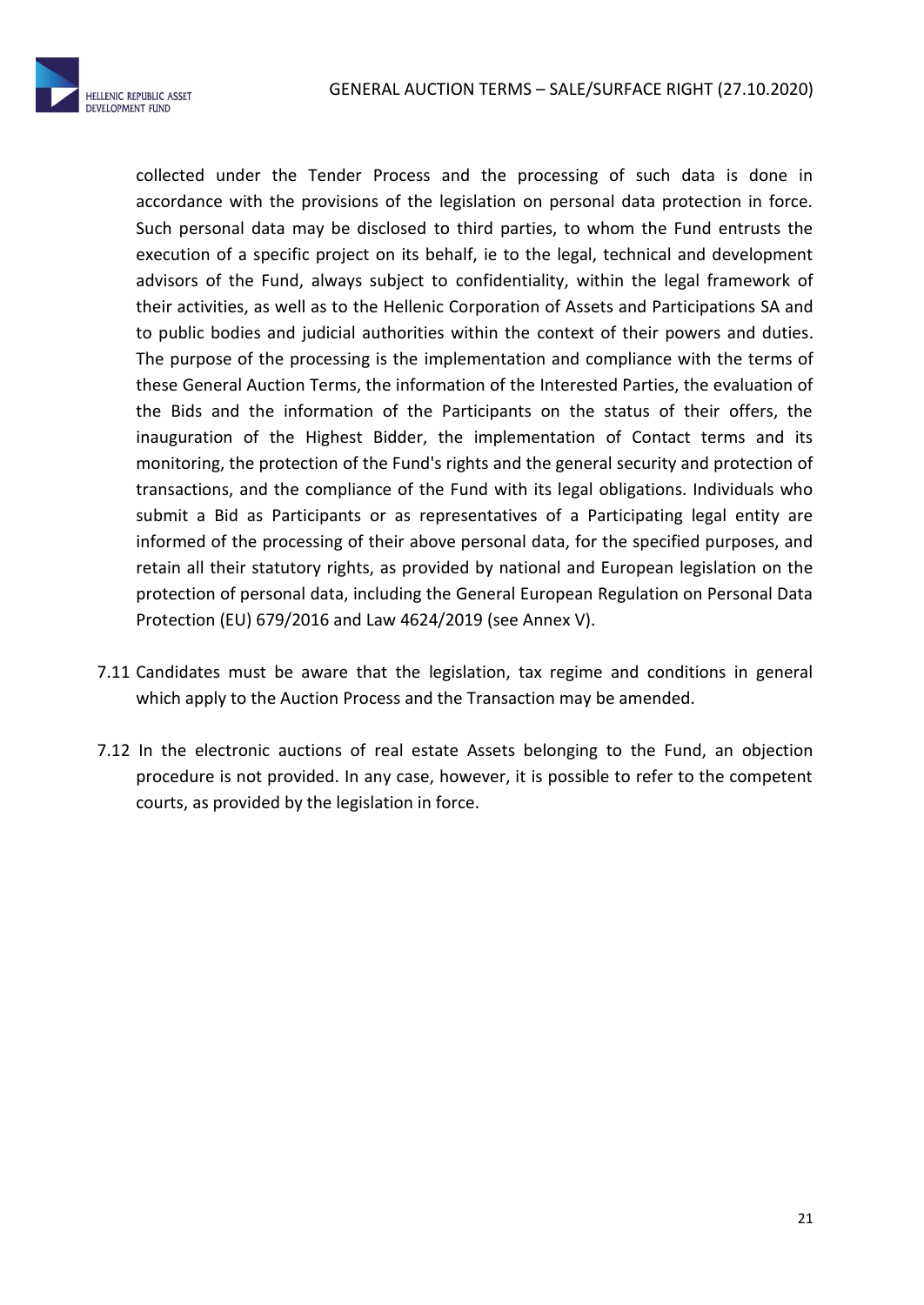



## **ANNEX 1A**

#### **SOLEMN DECLARATION TEMPLATE OF NATURAL PERSON**

[place, date]

#### To:**HELLENIC REPUBLIC ASSET DEVELOPMENT FUND S.A.(the "Fund")**

I (we), the undersigned \*●+, son (daughter) of \*●+ (father's full name) and of \*●+ (mother's full name), holder of the \*●+ (country) passport no.\*●+ issued by \*●+ (the authority that issued the passport) on \*●+ (date of the issuance of the passport), \*●+ (country) citizen, born in \*●+ (place of birth, town and country) on \*●+ (date of birth), resident of \*●+ (country - town - street - postal code),

hereby declare in connection with the submission of an Bid in the auction proclaimed by the Fund for the exploitation of real estate property at \*●+ (the "Auction") pursuant to the rules specified in the General Auction Terms and the Special Auction Terms issued by the Fund dated ........., that:

As of today I personally satisfy the requirements set out in paragraph 3 of the General Auction Terms, namely:

- (i) I/it does not participate directly or indirectly in more than one Bid for the same Asset as a Participant or a member of a Participant or as a third party providing financial support or in any other capacity.
- (ii) I personally have not been irrevocably found by a court of law guilty of any of the following criminal acts nor am I subject to investigation by authorities in its place of residence or anywhere else for any of the following offenses:
	- (a) Participation in a criminal organization, as defined in Article 2 of the Council Framework Decision 2008/841/JHA of 24 October 2008 on the fight against organised crime (OJ L 300 of 11.11.2008, page 42).
	- (b) corruption, as defined in Article 3 Council Act of 26 May 1997 (EUC 195 of 25.06.1997, p. 1) and Article 2 (1) (a) of Framework Decision 2003/568 / JHA of 22 July 2003 on combating corruption in the private sector (EULL 192 of 31.07.2003. p. 54) respectively (OJ 358 of 31.12.1998, p. 2) respectively, as well as as defined in national Greek Law and / or in the Law of the State of establishment of the Stakeholder.
	- (c) fraud within the meaning of Article 1 of the Convention relating to the protection of the financial interests of the European Communities (EU C 316 of 27.11.1995, page 48) which was ratified by Law 2803/2000 (Government Gazette / A / 48), as this concept has been formulated and is in force after Directive (EU) 2017/1371 of the European Parliament and of the Council of 5 July 2017, on the fight against criminal fraud in the Union's financial interests through criminal law,;
	- (d) money laundering, as defined in Article 1 (3) of Directive (EU) 2015/849 of the European Parliament and of the Council of 20 May 2015 on preventing the use of the financial system for money laundering or terrorist financing, in amendment of Regulation (EU) No 648/2012 of the European Parliament and of the Council and the repeal of Directive 2005/60 / EC of the European Parliament and of the Council and of Commission Directive 2006/70 / EC, as in force, which was incorporated into Greek legislation by Law 4557 / 2018, as in force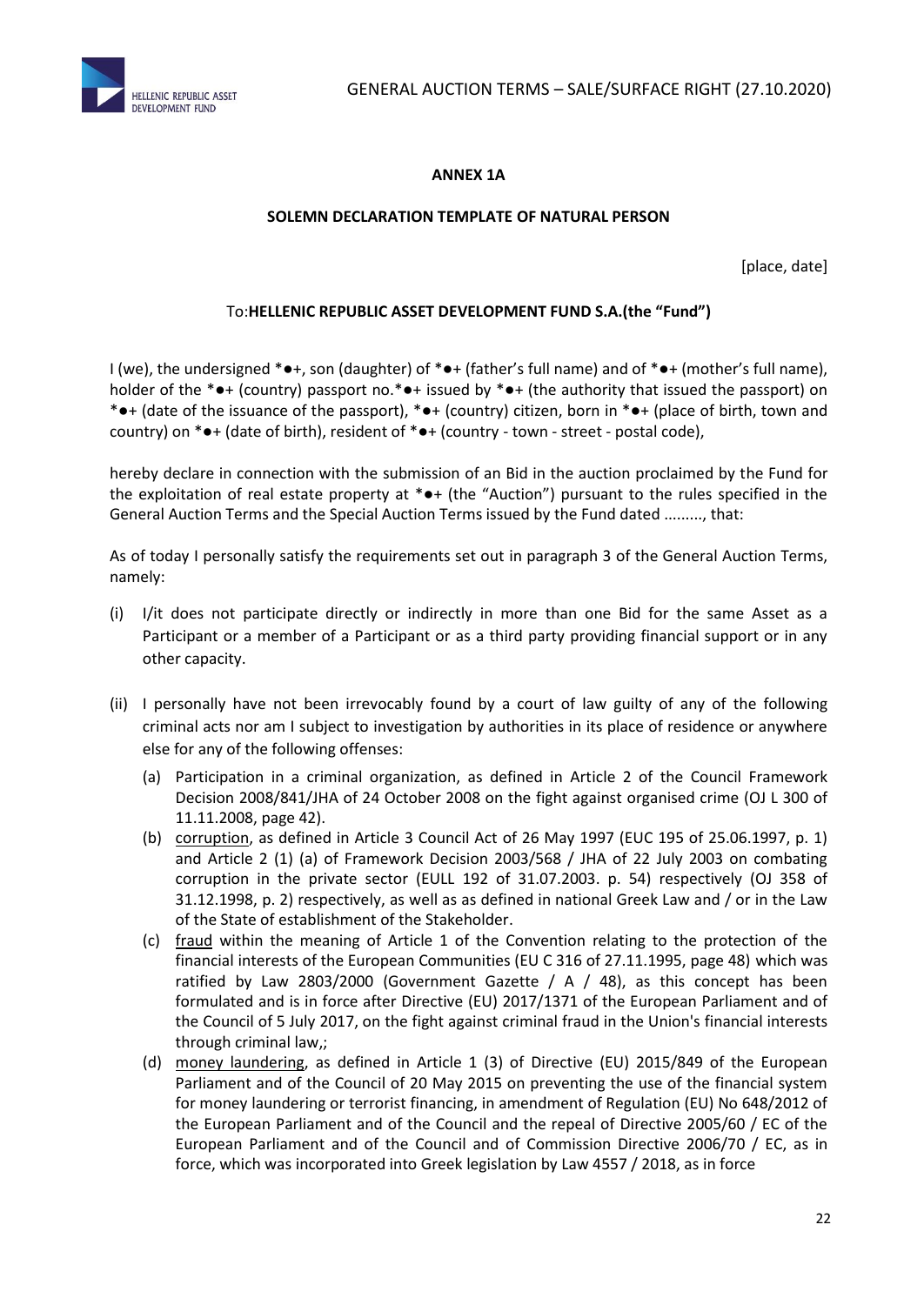

- (e) terrorist offenses or crimes related to terrorist activities as defined in Articles 3 and 5- 12 of Directive (EU) 2017/541 of the European Parliament and of the Council of 15 March 2017 on combating terrorism, which replaced the Council Framework Decision 2002/475 / JHA and amended Council Decision 2005/671 / JHA (OJL 88, 31.3.2017, p. 6-21), respectively, or incitement or complicity or attempted crime, as defined in Article 14 thereof.
- e) for any of the crimes of misappropriation, fraud, extortion, forgery of documents, false oath, bribery and fraudulent bankruptcy, false representations, and for a crime relating to professional activities or for serious professional misconduct duly ascertained using any means.

(iii) I personally declare that I am/ not bankrupt nor being wound up, not entered a reconsilation, restructing or sequestration procedure, not having my assets administered by the court, have not entered into an arrangement with creditors, have not suspended business payments or activities or I am not in any similar situation arising from a similar procedure under the laws of the country in which I am established.

(iv) I personally declare that I am / not subject of proceedings or I have not initiated proceedings myself for a declaration of bankruptcy, , entering a reconciliation, restructuring or sequestration procedure, for an order for compulsory winding up or administration by the court of the suspended payments or bisiness activities or of an arrangement with creditors or of any other similar proceedings under the laws of the country in which I am established.

(v) I personally declare that I have not committed a crime associated to their business activity, which has been proven by any means

(vi) I personally declare that I have not made false statements in providing the information required by the Tender Procedure or has not provided such information timely and properly

(vii) I personally declare that have not been excluded from participating in public or other acquisition procedures or tender processes in Greece or in any other country, by means of a final order of any competent Greek or foreign authority; or I have not been disqualified from any public or other acquisition procedure or tender process in Greece or any other country on grounds of submitting forged certificates, documents or statements.

I personally declare that if I am nominated Highest Bidder, I will produce certificates as listed under 7.3 of the General Auction Terms within twenty (20) days from the receipt of the relevant notification from the Fund.

I am fully aware of the rules specified in the General Auction Terms, I fully acknowledge all available documentation on the Asset contained in the Information Pack, I have proceeded to an adequate, in my opinion, independent review of the Asset and my Bid is and shall remain valid for nine (9) months from the final date for the submission of Bids, possibly to be extended unilaterally by the Fund, as provided in the General Auction Terms.

I have tax and social security clearance.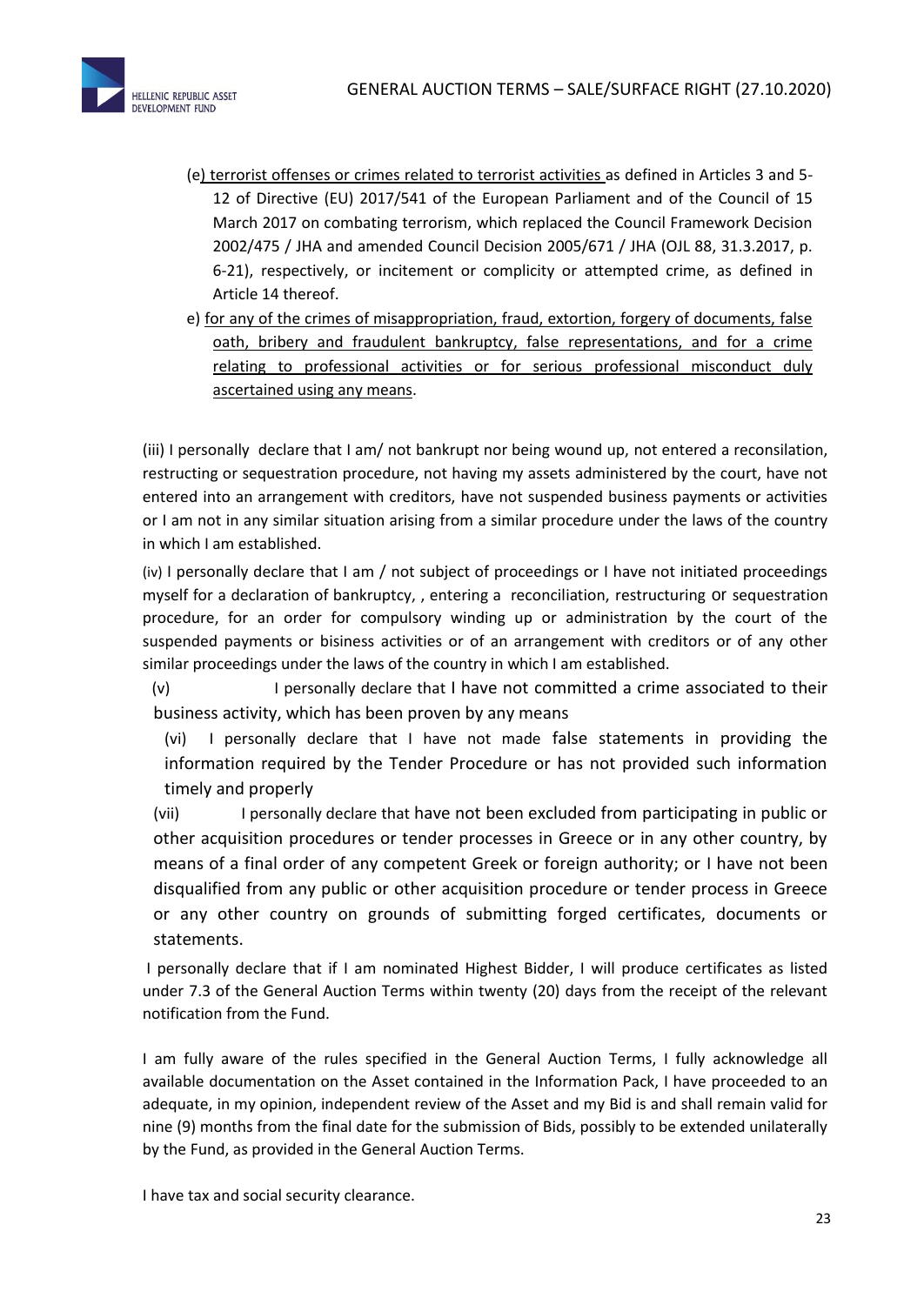

The return of the Participation Guarantee, which I deposited to a bank account, I wish to be done in the bank account with IBAN \_\_\_\_\_\_\_\_\_\_\_\_\_\_\_\_\_ and SWIFT \_\_\_\_\_\_\_\_, which I keep in the Bank  $\equiv$  with the name of the first beneficiary  $\equiv$ 

(to be completed only in case of depositing a financial guarantee for participation in the Tender) .

(name / signature)

\_\_\_\_\_\_\_\_\_\_\_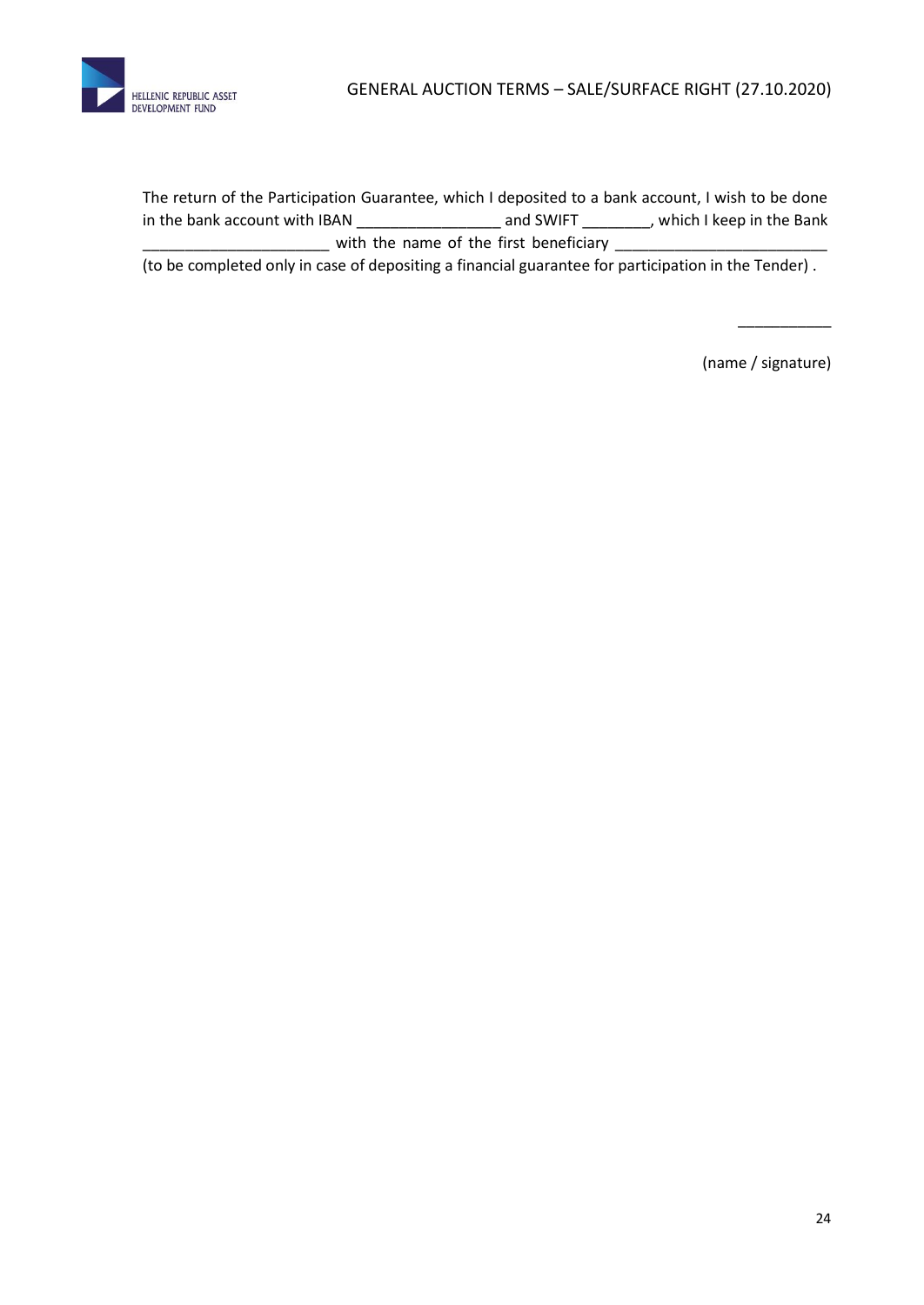

#### **ANNEX 1B**

#### **SOLEMN DECLARATION TEMPLATE OF LEGAL PERSON**

[place, date]

#### To:**HELLENIC REPUBLIC ASSET DEVELOPMENT FUND S.A.(the "Fund")**

I (we), the undersigned \*●+, son (daughter) of \*●+ (father's full name) and of \*●+ (mother's full name), holder of the \*●+ (country) passport no.\*●+ issued by \*●+ (the authority that issued the passport) on \*●+ (date of the issuance of the passport), \*●+ (country) citizen, born in \*●+ (place of birth, town and country) on \*●+ (date of birth), resident of \*●+ (country - town - street - postal code),

acting in my(our) capacity as the legal representative(s) of the legal entity under the corporate name \*●+, established under the laws of \*●+, with company registration number \*●+ and registered offices at  $* \bigoplus +$  (country - town - street - postal code), with  $* \bigoplus +$  (country) tax registration number  $* \bullet + +$ .

hereby declare in connection with the submission of an Bid in the auction proclaimed by the Fund for the exploitation of real estate property at \*●+ (the "Auction") pursuant to the rules specified in the General Auction Terms and the Special Auction Terms issued by the Fund dated ........., that:

As of today the legal entity I represent satisfies the requirements set out in paragraph 3 of the General Auction Terms, namely:

- (i) It does not participate directly or indirectly in more than one Bid for the same Asset as a Participant or a member of a Participant or as a third party providing financial support or in any other capacity.
- (ii) legal representative of the legal entity  $* \bullet +$ ] has not been irrevocably found by a court of law guilty of any of the following criminal acts nor is he/she subject to investigation by authorities in its place of residence or anywhere else for any of the following offenses:
	- (a) Participation in a criminal organization, as defined in Article 2 of the Council Framework Decision 2008/841/JHA of 24 October 2008 on the fight against organised crime (OJ L 300 of 11.11.2008, page 42).
	- (b) corruption, as defined in Article 3 Council Act of 26 May 1997 (EUC 195 of 25.06.1997, p. 1) and Article 2 (1) (a) of Framework Decision 2003/568 / JHA of 22 July 2003 on combating corruption in the private sector (EULL 192 of 31.07.2003. p. 54) respectively (OJ 358 of 31.12.1998, p. 2) respectively, as well as as defined in national Greek Law and / or in the Law of the State of establishment of the Stakeholder.
	- (c) fraud within the meaning of Article 1 of the Convention relating to the protection of the financial interests of the European Communities (EU C 316 of 27.11.1995, page 48) which was ratified by Law 2803/2000 (Government Gazette /  $A$  / 48), as this concept has been formulated and is in force after Directive (EU) 2017/1371 of the European Parliament and of the Council of 5 July 2017, on the fight against criminal fraud in the Union's financial interests through criminal law,;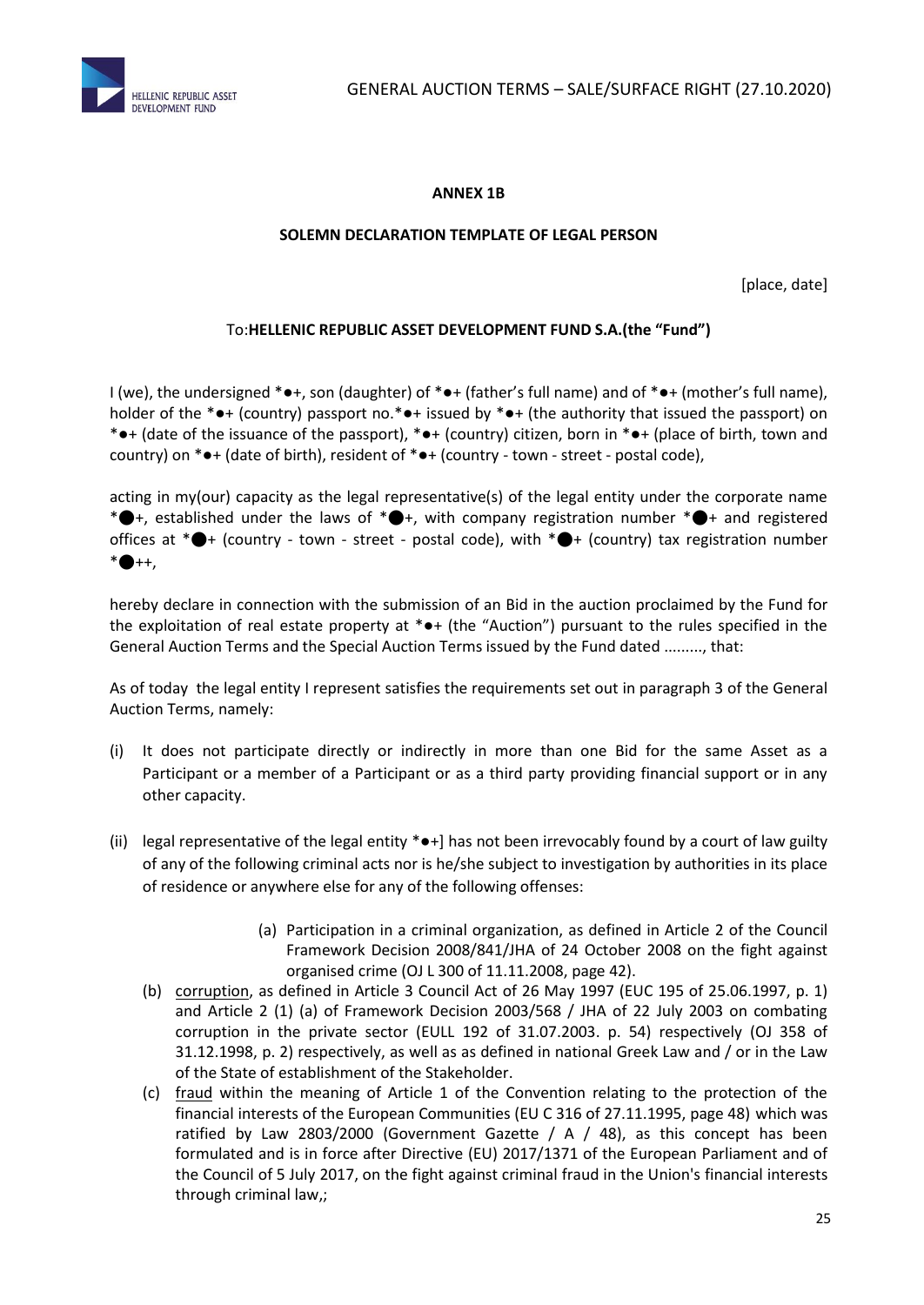

- (d) money laundering, as defined in Article 1 (3) of Directive (EU) 2015/849 of the European Parliament and of the Council of 20 May 2015 on preventing the use of the financial system for money laundering or terrorist financing, in amendment of Regulation (EU) No 648/2012 of the European Parliament and of the Council and the repeal of Directive 2005/60 / EC of the European Parliament and of the Council and of Commission Directive 2006/70 / EC, as in force, which was incorporated into Greek legislation by Law 4557 / 2018, as in force
	- (e) terrorist offenses or crimes related to terrorist activities as defined in Articles 3 and 5- 12 of Directive (EU) 2017/541 of the European Parliament and of the Council of 15 March 2017 on combating terrorism, which replaced the Council Framework Decision 2002/475 / JHA and amended Council Decision 2005/671 / JHA (OJL 88, 31.3.2017, p. 6-21), respectively, or incitement or complicity or attempted crime, as defined in Article 14 thereof.
	- e) for any of the crimes of misappropriation, fraud, extortion, forgery of documents, false oath, bribery and fraudulent bankruptcy, false representations, and for a crime relating to professional activities or for serious professional misconduct duly ascertained using any means.
		- (iii) As legal representative of the legal entity  $* \bigoplus +$ ] declare that it is not bankrupt nor being wound up, not entered a reconsilation, restructing or sequestration procedure, not having my assets administered by the court, has not entered into an arrangement with creditors, has not suspended business payments or activities or it is not in any similar situation arising from a similar procedure under the laws of the country in which it is established.
		- (iv) As legal representative of the legal entity  $* \bigoplus_i f$  declare that it is not subject of proceedings or it has not initiated proceedings itself for a declaration of bankruptcy, entering a reconciliation, restructuring or sequestration procedure, for an order for compulsory winding up or administration by the court of the suspended payments or bisiness activities or of an arrangement with creditors or of any other similar proceedings under the laws of the country in which it is established.
		- (v) As legal representative of the legal entity  $* \bigoplus +$ ] declare that it has not committed a crime associated to their business activity, which has been proven by any means
		- (vi) As legal representative of the legal entity \*●+] declare that it has not made false statements in providing the information required by the Tender Procedure or has provided such information timely and properly
		- (vii)As legal representative of the legal entity \*●+] declare that it has not been excluded from participating in public or other acquisition procedures or tender processes in Greece or in any other country, by means of a final order of any competent Greek or foreign authority; or it has not been disqualified from any public or other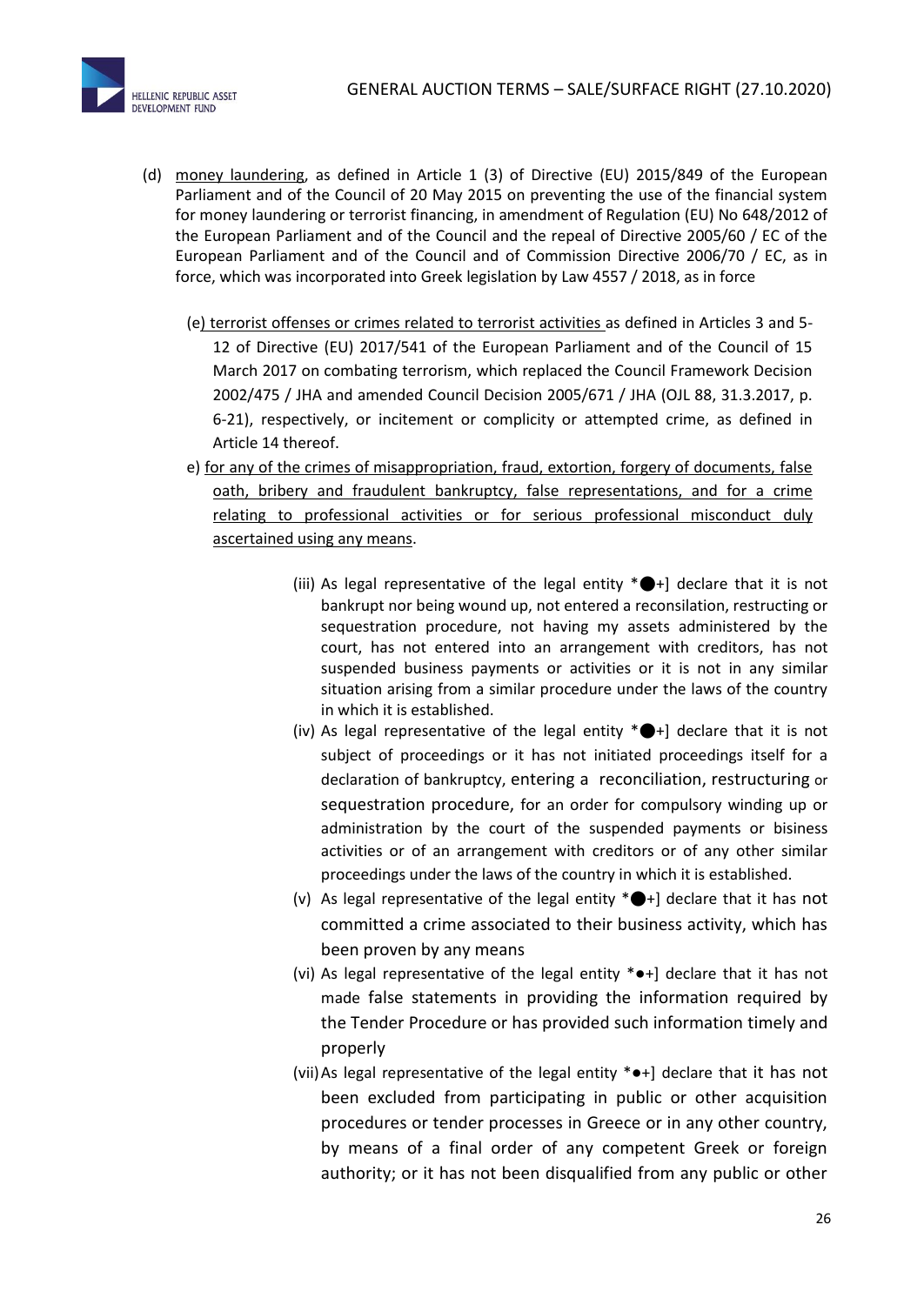

acquisition procedure or tender process in Greece or any other country on grounds of submitting forged certificates, documents or statements.

As legal representative of the legal entity \*•+] I declare that if it is nominated Highest Bidder, it will produce certificates as listed under 7.3 of the General Auction Terms within twenty (20) days from the receipt of the relevant notification from the Fund.

As legal representative of the legal entity  $* \bullet +$ ] I am fully aware of the rules specified in the General Auction Terms, I fully acknowledge all available documentation on the Asset contained in the Information Pack, I have proceeded to an adequate, in my opinion, independent review of the Asset and my Bid is and shall remain valid for nine (9) months from the final date for the submission of Bids, possibly to be extended unilaterally by the Fund, as provided in the General Auction Terms.

As legal representative of the legal entity \*●+, I declare that said entity has tax and social security clearance

As legal representative of the legal entity \*•+, I declare that the return of the Participation Guarantee, which the entity deposited to a bank account, I wish to be done in the bank account with IBAN and SWIFT , which the entity keeps in the Bank with the name of the first beneficiary

(to be completed only in case of depositing a financial guarantee for participation in the Tender) .

In the capacity of \_\_\_\_\_\_\_\_\_\_\_\_\_\_\_\_\_\_\_\_\_\_\_\_\_\_[position]

Authorized to sign this Declaration for **with all and the set of the set of the set of the set of the set of the set of the set of the set of the set of the set of the set of the set of the set of the set of the set of the**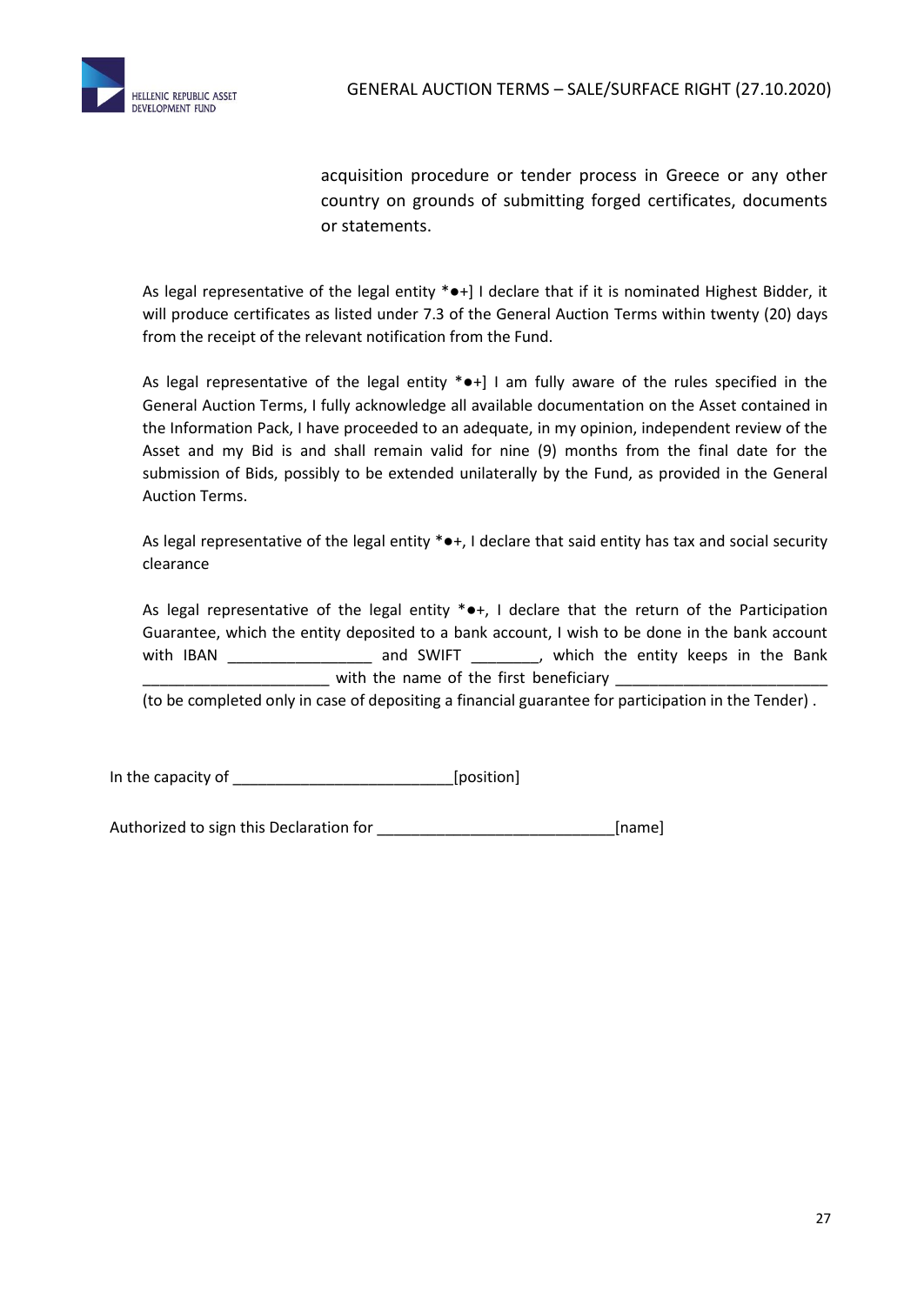



#### **ANNEX 2**

#### **AUCTION PARTICIPATION LETTER OF GUARANTEE TEMPLATE**

To the "Hellenic Republic Asset Development Fund SA" ("Fund")

LETTER OF GUARANTEE No \_\_\_\_\_\_\_ FOR THE AMOUNT OF EUR \_\_\_\_\_\_\_

*(place, date)*

W hereby notify you that we guarantee expressly, unequivocally and unconditionally, being directly liable towards yourselves in full as obligors in favour of \_\_\_\_\_\_\_\_\_\_\_\_\_\_\_\_\_\_\_\_\_\_\_\_\_ *(Name and address or name of Participant)* for the amount of \_\_\_\_\_\_\_\_\_\_\_\_\_\_\_\_\_\_\_\_ Euros (€ \_\_\_\_\_).Our liability is limited to the above amount for the participation in the open auction Q \_\_\_ *(auction number)* of \_\_\_\_\_\_\_\_\_\_ *(deadline for submission of Participation Documents)* or any postponement thereof, for the sale and purchase of the real estate asset \_\_\_\_\_\_\_\_\_\_\_\_\_\_\_\_\_\_\_\_ *(location / description of the property)*.Our guarantee covers the obligations of the aforementioned beneficiary resulting from his participation in the said auction, throughout its period of validity.

This amount we maintain available to yourselves and will pay you, in total or in part, according to your instructions, without any objection on our part and without investigating the legality or validity of your claim, within three (3) days from your informal written notice, hereby waiving expressly and unreservedly the objection of the benefit of division and distraint, any objections of the principal obligor, even the ones which are not intuitu personae, and especially any other objection under Articles 852 to 856, 862 - 864 and 866-869 of the Greek Civil Code, as well as any of our rights under any of the above articles.For the payment of the guarantee in question, no authorisation, action or consent of the above beneficiary is required nor any objection or reservation or recourse of the above beneficiary to arbitration or the competent courts, demanding the non-forfeiture of this letter of guarantee or its judicial sequestration, will be taken into account.

Our present guarantee is issued in relation to the Fund's General Auction Terms dated.It is valid until returned to us or until we receive your written statement that we are released from is and, in any case, for a period of nine (9) months from \_\_\_\_ *(the deadline for submitting Participation Documents)*, namely by , which may be extended by ordinary written statement to you from us for an additional period of three (3) months from the said deadline for submitting bids, after which, and if in the meantime we do have not received your written statement concerning the forfeiture of the guarantee, we will be released from any obligation under this letter of guarantee.

We certify that all letters of guarantee of our Bank currently in force, issued to the State and public entities of public and private law, including the present, do not exceed the limit established by Law for our Bank.

For any dispute arising from this letter of guarantee, the courts of Athens are competent and the Greek Law is applicable.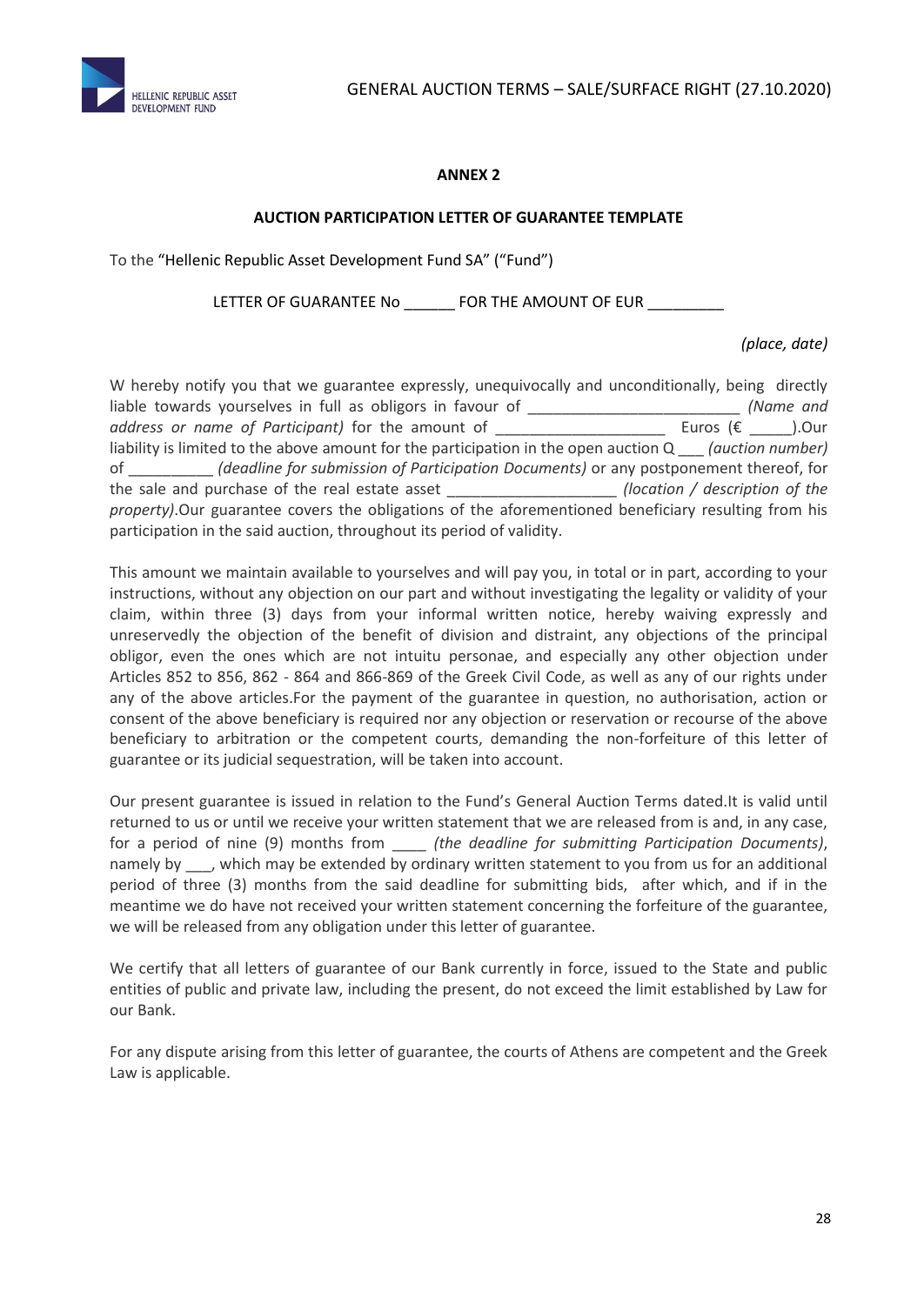

#### **ANNEX 3**

#### **TRANSACTION LETTER OF GUARANTEE TEMPLATE**

To the "Hellenic Republic Asset Development Fund SA" ("Fund")

LETTER OF GUARANTEE No \_\_\_\_\_\_\_ FOR THE AMOUNT OF EUR \_\_\_\_

[place, date]

| We hereby notify you that we guarantee expressly, unequivocally and unconditionally, being directly  |                                    |  |  |
|------------------------------------------------------------------------------------------------------|------------------------------------|--|--|
| liable towards yourselves in full as obligors in favour of                                           | (Name and                          |  |  |
| address of Highest Bidder) for the amount of                                                         | Euros $(\epsilon)$ . Our liability |  |  |
| is limited to the above amount for the participation in the open auction $Q$ (auction number) of     |                                    |  |  |
| (deadline for submission of Participation Documents) or any postponement thereof, for                |                                    |  |  |
| the sale and purchase of the real estate asset                                                       | (location / description of the     |  |  |
| property). Our guarantee covers the obligations of the aforementioned beneficiary resulting from his |                                    |  |  |
| participation in the said auction, throughout its period of validity.                                |                                    |  |  |

This amount we maintain available to yourselves and will pay you, in total or in part, according to your instructions, without any objection on our part and without investigating the legality or validity of your claim, within three (3) days from your informal written notice, waiving expressly and unreservedly the objection of the benefit of division and distraint, any objections of the principal obligor, even the ones which are not intuitu personae, and especially any other objection under Articles 852 to 856, 862 - 864 and 866-869 of the Greek Civil Code, as well as any of our rights under any of the above articles.For the payment of the guarantee in question, no authorisation, action or consent of the above beneficiary is required nor any objection or reservation or recourse of the above beneficiary to arbitration or the competent courts, demanding the non-forfeiture of this letter of guarantee or its judicial sequestration, will be taken into account.

Our present guarantee is issued in relation to the Fund's General Auction Terms dated and the Fund's Resolution of the Board of Directors dated\_\_\_\_\_\_\_\_\_\_\_\_\_\_\_ concerning the inauguration of the beneficiary as the Highest Bidder.It is valid until returned to us or until we receive your written statement that we are released from is and, in any case, for a period of nine (9) months from the date of its issuance, able to be extended for up to a further three (3) months following a simple written request of the Fund to that effect which must have been received by us before the expiry of the initial term of our present guarantee, after which, and if in the meantime we have not received your written statement concerning the forfeiture of the guarantee, we will be released from any obligation under this letter of guarantee.

We certify that all letters of guarantee of our Bank currently in force, issued to the State and public entities of public and private law, including the present, do not exceed the limit established by the Law for our Bank.

For any dispute arising from this letter of guarantee, the courts of Athens are competent and the Greek Law is applicable.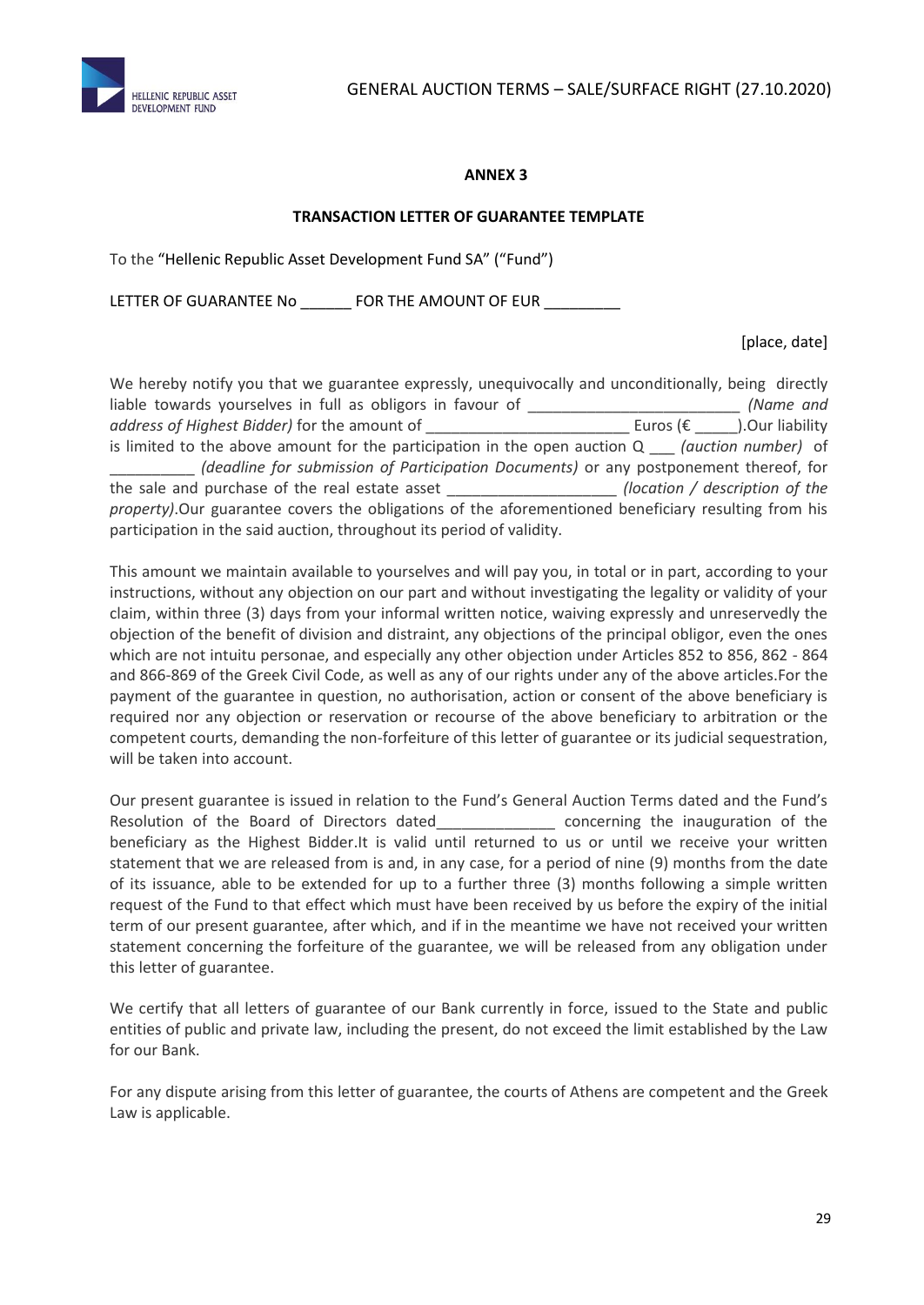

#### **ANNEX 4**

#### **OPENING BID TEMPLATE**

#### **To the Hellenic Republic Asset Development Fund SA**

*(place & date)*

#### **OPENING BID FOR AUCTION** [Q ●]

I/We the undersigned, [●], son of [●] (father's name/surname) and [●] (mother's name/surname), holder of [●] (country) Passport No. [●] issued by [●] (issuing authority for passport) on [●] (date on which passport was issued), [●] (country adj.) citizen, born in [●] (place of birth, town and country), on [●] (date of birth), resident of [●] (country, town, street, postcode),

[*in the case of a legal entity*: acting in my capacity as legal representative of the legal entity by the name of [●], whose registered offices are in [●] (country, town, street, post code) with tax reg. No. [●], Companies Reg. No. [●],

hereby submit the following Opening Bid for auction No. Q [●] launched by the Fund for the purchase of the property in [●] (the Auction) in accordance with the rules set out in the General Auction Terms dated and the Special Auction Terms dated issued by the Fund:

FIRST BID:  $[\bullet]$  Euro (in full)  $(\epsilon [\bullet]$  (in numbers))

\_\_\_\_\_\_\_\_\_\_\_

I hereby declare that I acknowledge and confirm that this Opening Bid is binding and is valid for nine (9) months from the deadline for the submission of Opening Bids (as stated in the Special Auction Terms dated issued by the Fund), extendable by unilateral written statement by the Fund by a further three (3) months.

<sup>(</sup>name / signature) *[In the case of legal entities:* The capacity of the signatory and the corporate seal]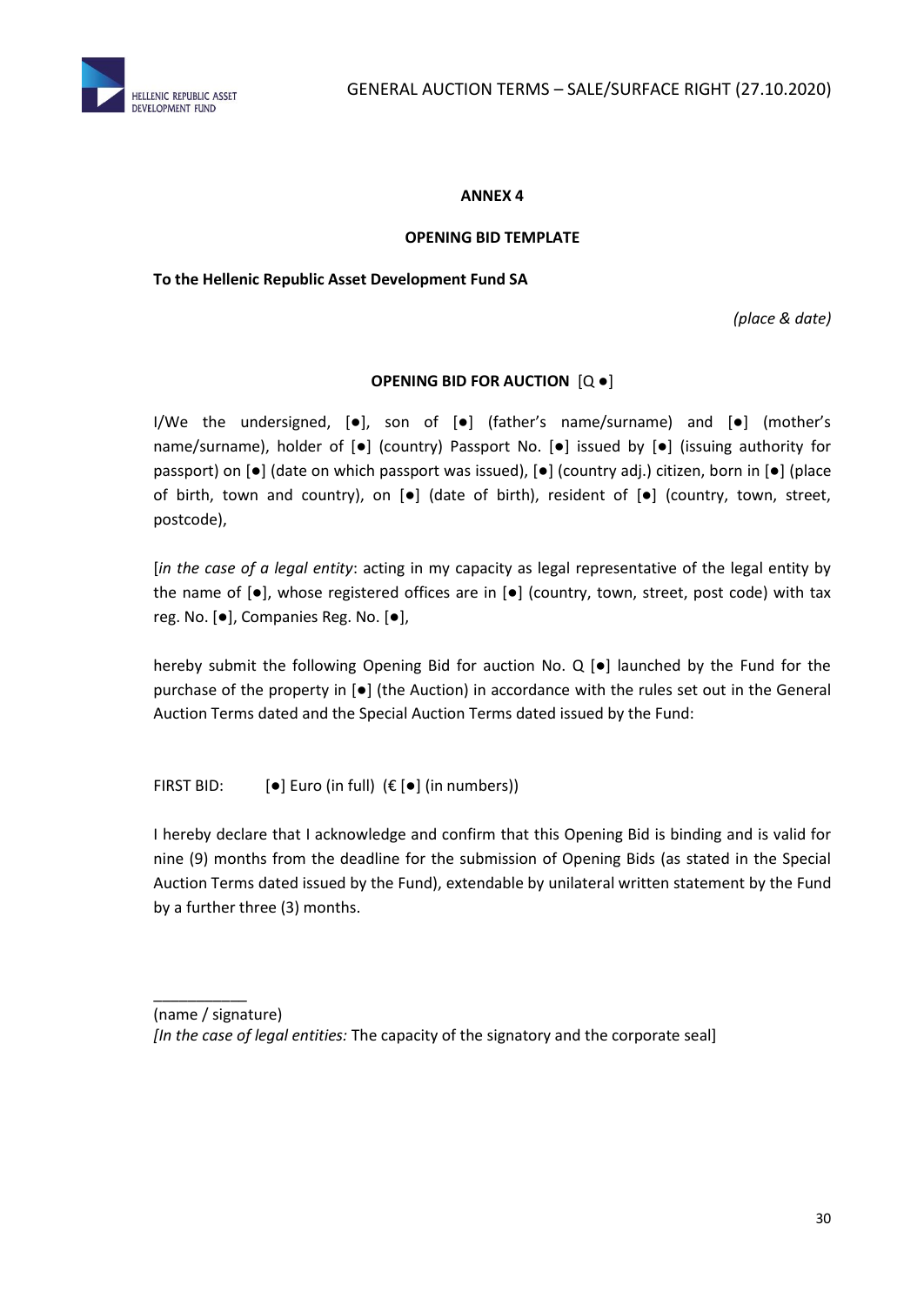

#### **ΑΝΝΕΧ 5 PERSONAL DATA PROTECTION NOTICE**

#### **I. NOTICE**

The Hellenic Republic Asset Development Fund S.A (the "**Fund**"), with registered office in Athens (1, Kolokotroni & Stadiou St, GR-105 62, Tel.: +30 210 3274400, e-mail: [info@hraf.gr\)](mailto:info@hraf.gr), in its capacity as data controller under the terms governing the General Auction Terms dated...................., pursuant to the provisions of the national and EU data protection laws, in particular the General Data Protection Regulation of the European Parliament and of the Council of 27 April 2016 on the protection of natural persons with regard to the processing of personal data and on the free movement of such data and the repeal of Directive 95/46/EC (General Data Protection Regulation 2016/679) as well as Greek Law 4624/2019, as in force, hereby notifies the natural person who signs the offer as a Candidate or as legal representative of a Candidate legal person, that the Fund or third parties acting in its name and on its behalf, will process the following personal data

#### **A. Type and source of data**

The personal data included in the Offer which is submitted to the Fund by a natural person as a Candidate or as legal representative of a Candidate legal person in the context of the Tender Process.

#### **B. Purpose of processing-Legal Basis of processing**

Processing shall take place for the purpose of ensuring the implementation and compliance with the General and Special Auction Terms dated ……………… the evaluation of the Bids and the information of each Participant in its course, the inauguration of the Highest Bidder, the execution of the Contract, the defense of the Fund's interests and generally the security and protection of the transactions, the fulfillment of the Fund's statutory obligations and its compliance with them. The identity and communication data will be used by the Fund in order to inform the Interested Party about the evaluation of the submitted Bid in accordance with the General and Special Terms of the Tender and to comply with the legal obligations of the Fund.

The legal basis for processing is the fulfillment of a duty performed in the public interest entrusted to the Fund, the compliance of the Fund with its legal obligations, the fulfillment of its legal interests, as well as the fulfillment of obligations at the pre-contractual stage or during the contract performance.

#### **C. Data recipients**

The recipients of the data (under A above), to whom such data is disclosed are: 1. Third parties appointed by the Fund to carry out specific actions on account of the Fund (data processors), i.e. the Legal Advisor, the Technical Advisor, the utilisation Advisor, always subject to strict confidentiality as well as all the obligations provided by the legislation for the protection of personal data. 2. The Participants, as defined in paragraph 5 of the General Auction Terms. 3. The Hellenic Corporation of Assets and Participations SA, public bodies or judicial authorities, within the context of their powers and duties.

#### **ΙΙ. DATA RETENTION PERIOD**

The data described in paragraph A shall be retained for a period of twenty (20) years from the date the Tender Process is terminated in any manner. In case no contract is concluded, the data will be retained by the Fund for a period of ten (10) years. Upon lapse of the retention periods defined above, the data shall be securely destroyed/deleted, unless otherwise a different retention period is provided or permitted by applicable law.